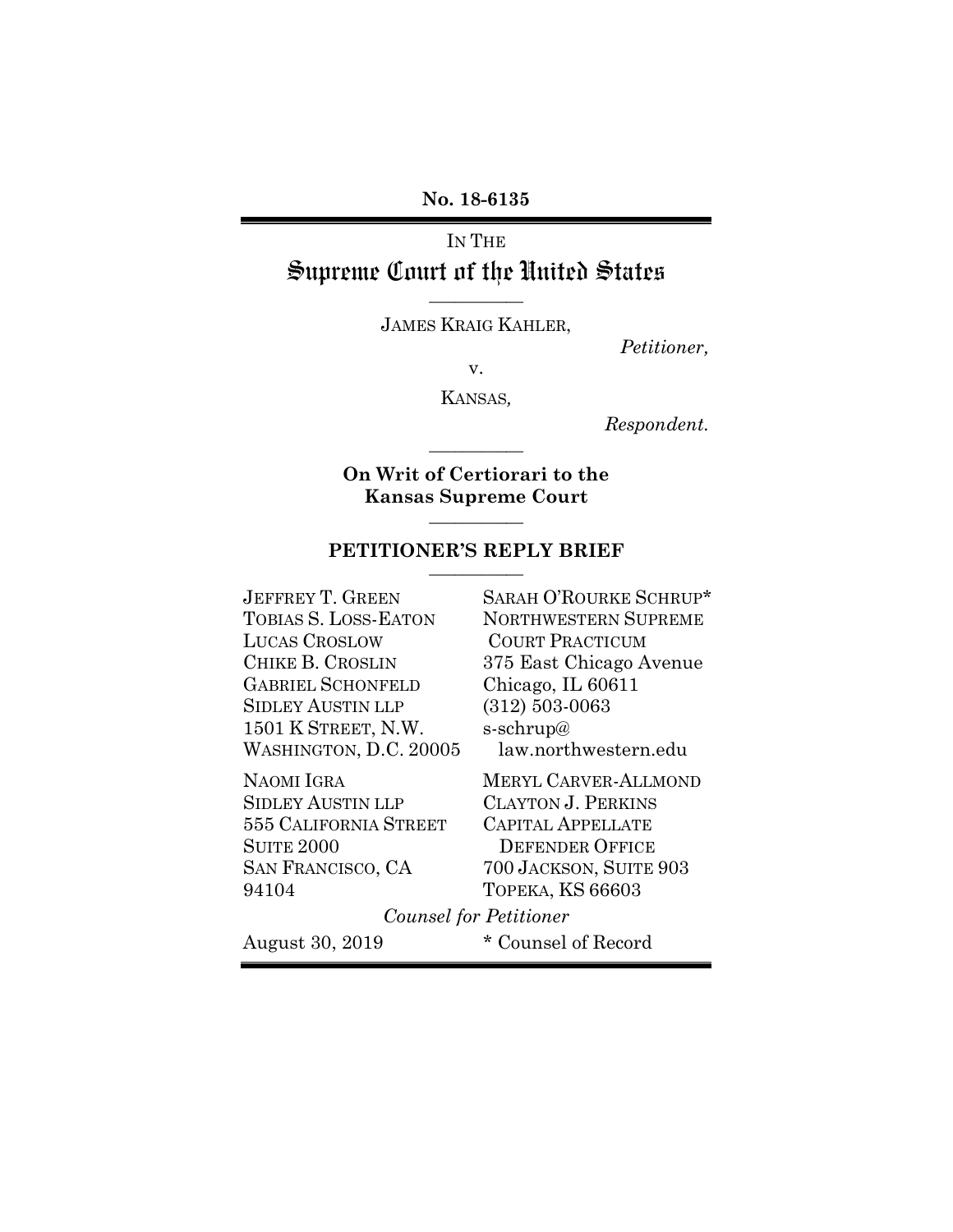## TABLE OF CONTENTS

|                                                                                       | Page         |
|---------------------------------------------------------------------------------------|--------------|
|                                                                                       | ii           |
|                                                                                       | $\mathbf 1$  |
| I. ABOLISHING THE INSANITY DEFENSE<br>VIOLATES DUE PROCESS                            | $\mathbf 1$  |
| A. The insanity defense's moral-culpability                                           | $\mathbf{1}$ |
| B. Kansas has abandoned moral culpability<br>in criminal law, with startling implica- | 7            |
| C. This Court's precedents do not support                                             | 12           |
| D. The policy arguments for abolition are                                             | 13           |
| II. ABOLISHING THE INSANITY DEFENSE<br>VIOLATES THE EIGHTH AMEND-                     | 17           |
| A. Mr. Kahler's Eighth Amendment chal-<br>lenge is squarely before this Court         | 17           |
| B. Abolishing the insanity defense is a cru-<br>el and unusual innovation in punish-  | 18           |
| III. KANSAS'S CONSTITUTIONAL VIOLA-<br>TION WAS NOT HARMLESS BEYOND A                 | 20           |
|                                                                                       | 22           |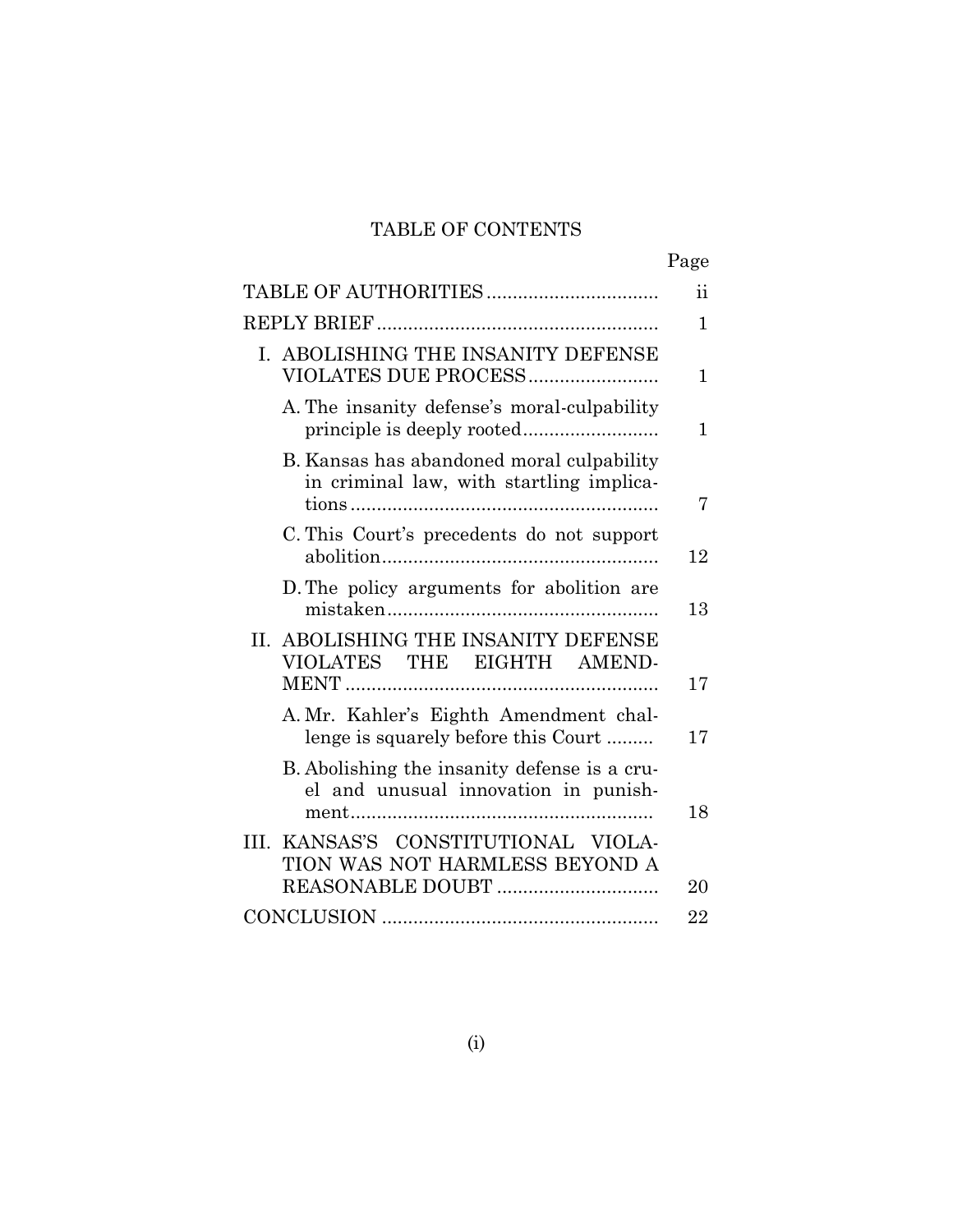# TABLE OF AUTHORITIES

ii

# CASES Page

| <i>Beverley's Case</i> , 4 Co. Rep. 123b, 76 Eng.  |  |
|----------------------------------------------------|--|
| $\overline{2}$                                     |  |
| Braniff Airways, Inc. v. Neb. State Bd. Of         |  |
| <i>Equalization &amp; Assessment, 347 U.S. 590</i> |  |
| 17                                                 |  |
| Clark v. Arizona, 548 U.S. 735 (2006)<br>12        |  |
| Commonwealth v. Mead, 92 Mass. 398                 |  |
| 11                                                 |  |
| Commonwealth v. Rogers, 48 Mass. 500               |  |
| 5                                                  |  |
| Cornwell v. State, 8 Tenn. 147 (1827)<br>5         |  |
| Davis v. United States, 160 U.S. 469               |  |
| 6                                                  |  |
| Dixon v. United States, 548 U.S. 1 (2006)<br>8     |  |
| Foucha v. Louisiana, 504 U.S. 71 (1992)            |  |
| 12                                                 |  |
| Hazard v. Hazard, 11 F. Cas. 925 (C.C.D.           |  |
| 5                                                  |  |
| Jones v. United States, 463 U.S. 354               |  |
| 16<br>$(1983)$                                     |  |
| Kansas v. Hendricks, 521 U.S. 346 (1997)<br>19     |  |
| Leland v. Oregon, 343 U.S. 790 (1952) 12, 13       |  |
| Mackin v. State, 36 A. 1040 (N.J. 1897)<br>6       |  |
| Madison v. Alabama, 139 S. Ct. 718                 |  |
| 19                                                 |  |
| Martin v. Ohio, 480 U.S. 228 (1987)<br>10          |  |
| McDonald v. City of Chicago, 561 U.S. 742          |  |
| $(2010)$<br>11                                     |  |
| Morissette v. United States, 342 U.S. 246          |  |
| $(1952)$<br>9, 16                                  |  |
| 21                                                 |  |
| New York ex rel. Bryant v. Zimmerman,              |  |
| 18                                                 |  |
| Powell v. Texas, 392 U.S. 514 (1968) 12, 13        |  |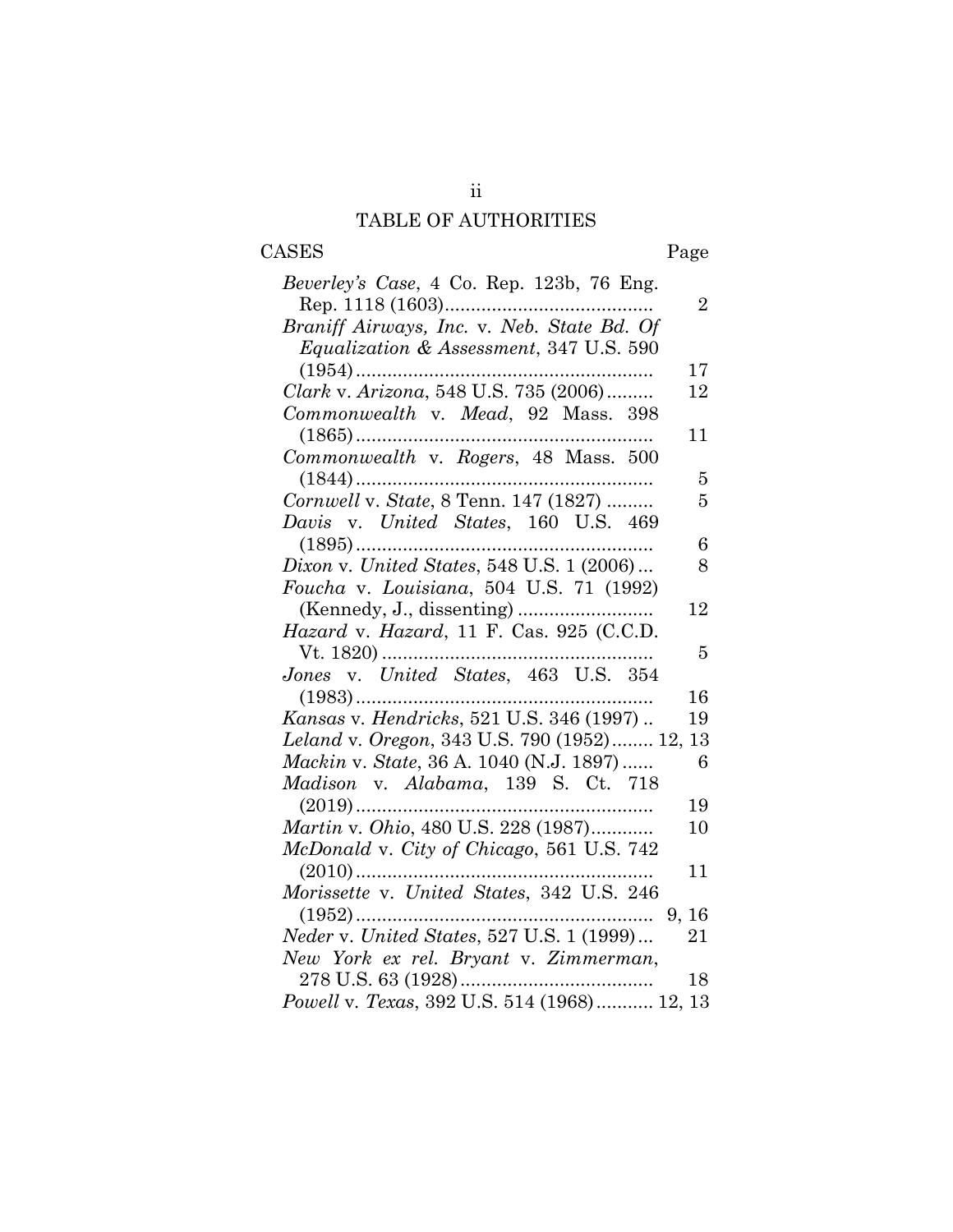#### TABLE OF AUTHORITIES-continued

|                                                                                                  | Page |
|--------------------------------------------------------------------------------------------------|------|
| Rehaif v. United States, 139 S. Ct. 2191                                                         |      |
|                                                                                                  |      |
| Roberts v. State, 3 Ga. 310 (1847)                                                               | 5    |
| Robinson v. California, 370 U.S. 660                                                             |      |
|                                                                                                  | 18   |
| Staples v. United States, 511 U.S. 600                                                           |      |
|                                                                                                  |      |
| $(1994) \dots 2, 9, 10$ $State \quad v. \quad Bethel, \quad 66 \quad P.3d \quad 840 \quad (Kan.$ |      |
|                                                                                                  |      |
| $2003) \dots 10, 18, 21$ $State \ v. \ Curry, \ 543 \ N.E.2d \ 1228 \ (Ohio$                     |      |
|                                                                                                  | 11   |
| State v. Ferrell, 656 So. 2d 739 (La. App.                                                       |      |
|                                                                                                  | 15   |
| <i>State v. Marler</i> , 2 Ala. 43 (1841)                                                        | $-5$ |
| <i>State v. Nickleson</i> , 14 So. 134 (La. 1893)                                                | 11   |
| State v. Strasburg, 110 P. 1020 (Wash.                                                           |      |
|                                                                                                  | 11   |
| Sullivan v. Louisiana, 508 U.S. 275 (1993)                                                       |      |
|                                                                                                  | 22   |
| <i>Tison v. Arizona, 481 U.S. 137 (1987) </i>                                                    | 19   |
| United States v. Brawner, 471 F.2d 969                                                           |      |
|                                                                                                  | -7   |
| United States v. Freed, 401 U.S. 601 (1971)                                                      | 13   |
| United States v. Williams, 504 U.S. 36                                                           |      |
| $(1992)$                                                                                         | 17   |
| In re Winship, 397 U.S. 358 (1970)                                                               | 13   |
| 1 A mi imin'd                                                                                    |      |

## **STATUTES**

|  | -8 |
|--|----|
|  |    |
|  |    |

# OTHER AUTHORITIES

| <i>Felonie</i> , Middle English Dictionary, <i>availa-</i> |  |
|------------------------------------------------------------|--|
| <i>ble at https://tinyurl.com/y6admdy4</i>                 |  |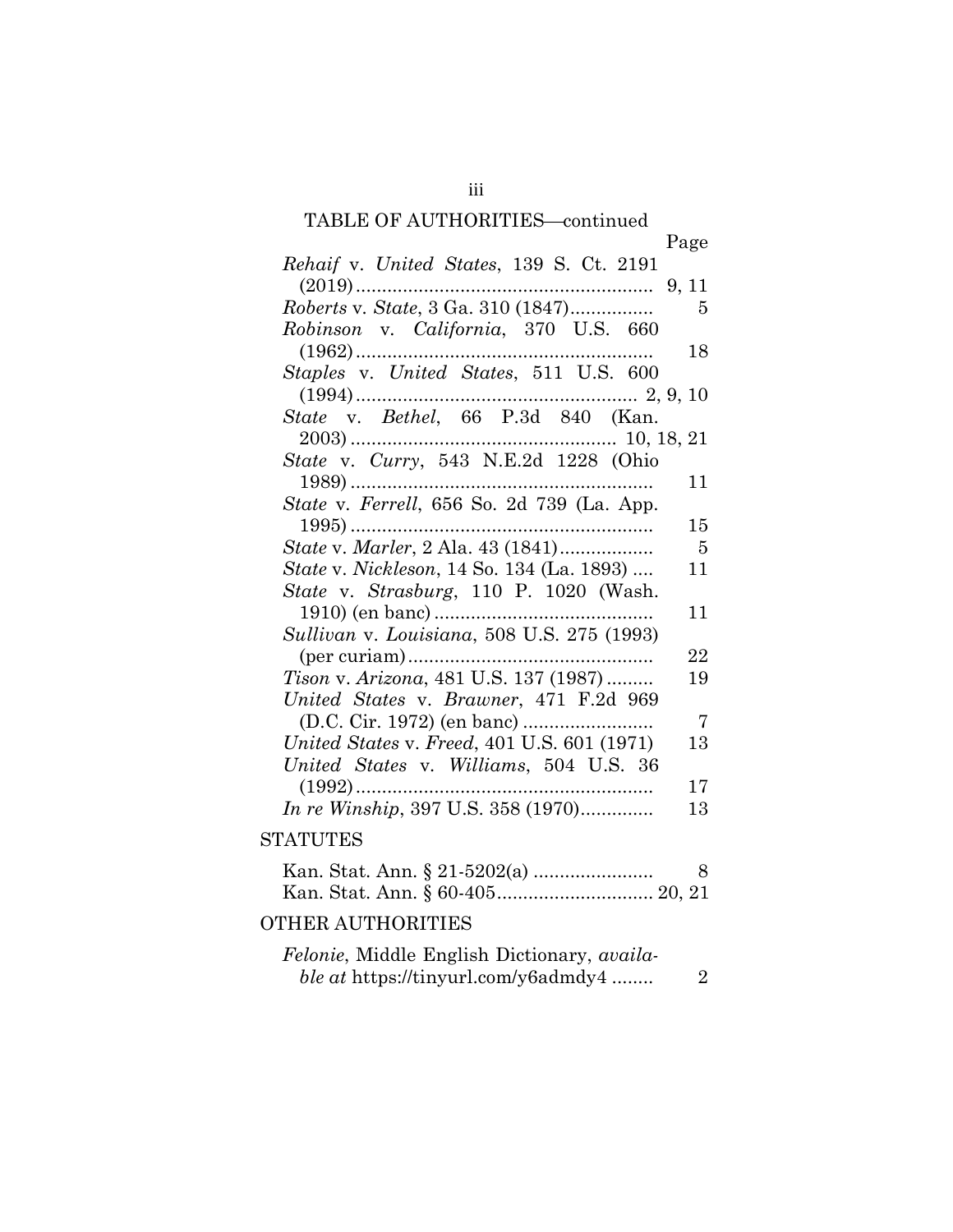# TABLE OF AUTHORITIES—continued

| Francis Bowes Sayre, <i>Mens Rea</i> , 45 Harv.        |
|--------------------------------------------------------|
| 2, 3                                                   |
| Hearings before the Subcomm. on Criminal               |
| Law of the Comm. on the Judiciary                      |
| United States Senate, 97th Cong. 268                   |
| (1982) (test. of Dr. Allan Beigel, Ameri-              |
| 17                                                     |
| H.R. Rep. No. 98-577 (1983)  5, 6, 9, 11, 15           |
| Jerome Hall, General Principles of                     |
| <i>Criminal Law</i> 18 (2d ed. 1960)<br>9              |
| Joshua Dressler, Understanding Criminal                |
| 5, 9                                                   |
| Kenneth W. Simons, When Is Strict Crimi-               |
| nal Liability Just?, 87 J. Crim. L. &                  |
| 10                                                     |
| Lisa A. Callahan et al., The Hidden Effects            |
| Of Montana's "Abolition" Of The Insanity               |
| <i>Defense</i> , 66 Psychol. Q. 103 (1995)<br>14       |
| Martin R. Gardner, <i>The</i> Mens Rea <i>Enigma</i> : |
| Observations on the Role of Motive in the              |
| Criminal Law Past and Present, 1993                    |
|                                                        |
| Model Penal Code § 2.02(2)<br>8                        |
| 7, 8                                                   |
| 1 Nigel Walker, Crime and Insanity in                  |
| England: The Historical Perspective                    |
| $\overline{4}$                                         |
| The Proceedings of the Old Bailey 1674–                |
| 1913, The Value Of the Proceedings as $a$              |
| Historical Source, https://www.oldbailey               |
| online.org/static/Value.jsp (last visited              |
| $\overline{4}$                                         |
|                                                        |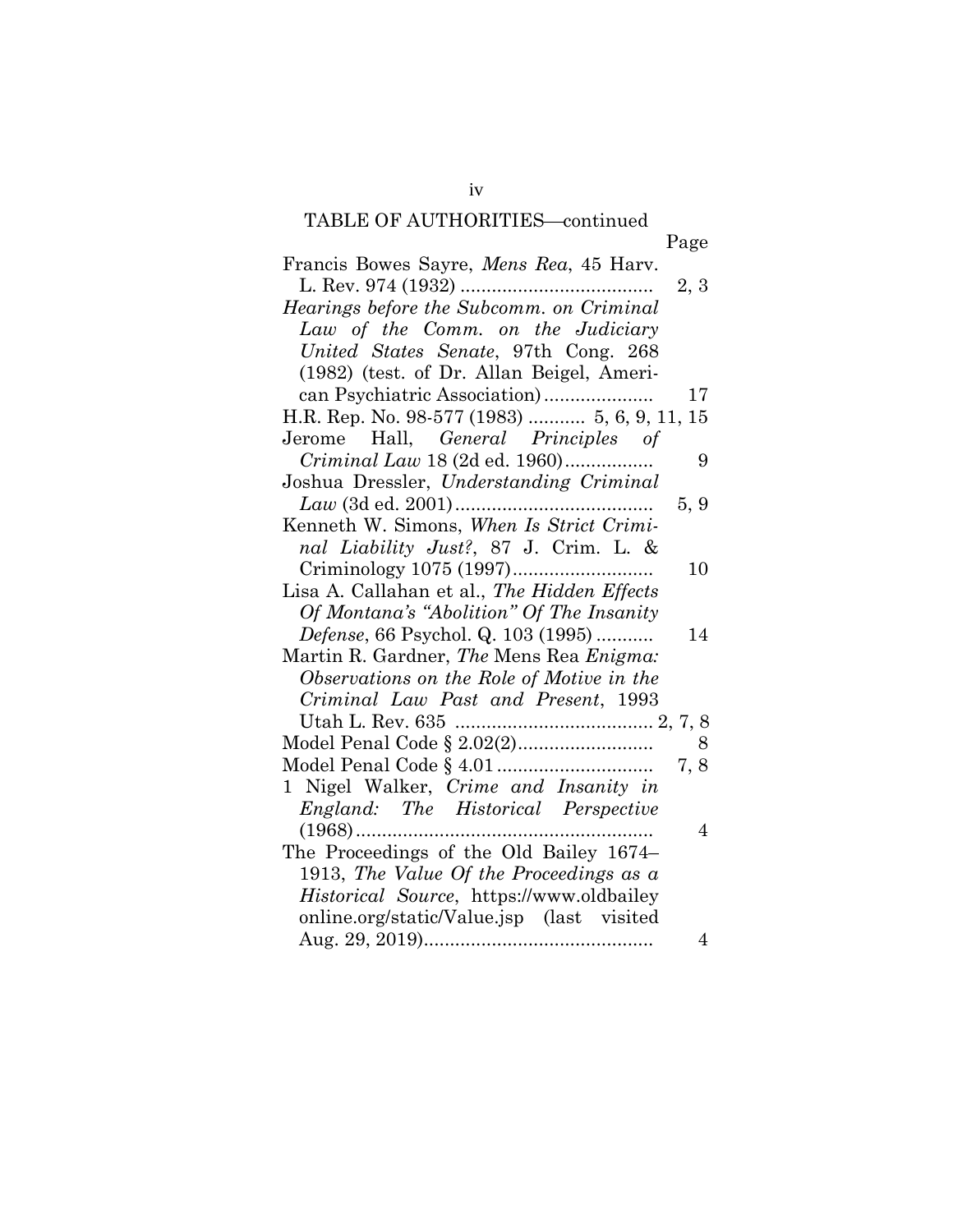# TABLE OF AUTHORITIES—continued

| Phyllis Crocker, Concepts of Culpability           |    |
|----------------------------------------------------|----|
| and Deathworthiness: Differentiating Be-           |    |
| tween Guilt and Punishment in Death                |    |
| <i>Penalty Cases, 66 Fordham L. Rev. 21</i>        |    |
|                                                    | 16 |
| 1 Sir Matthew Hale, <i>History of the Pleas of</i> |    |
|                                                    | З  |
| Stephen J. Morse, <i>Excusing and the New</i>      |    |
| <i>Excuse: A Legal and Conceptual Review,</i>      |    |
| 23 Crime & Just. 329 (1998)                        | 17 |
| Stephen J. Morse, <i>Excusing the Crazy: The</i>   |    |
| <i>Insanity Defense Reconsidered, 58 S. Cal.</i>   |    |
|                                                    | 16 |
|                                                    | 14 |
| 4 William Blackstone, <i>Commentaries</i>          | 3  |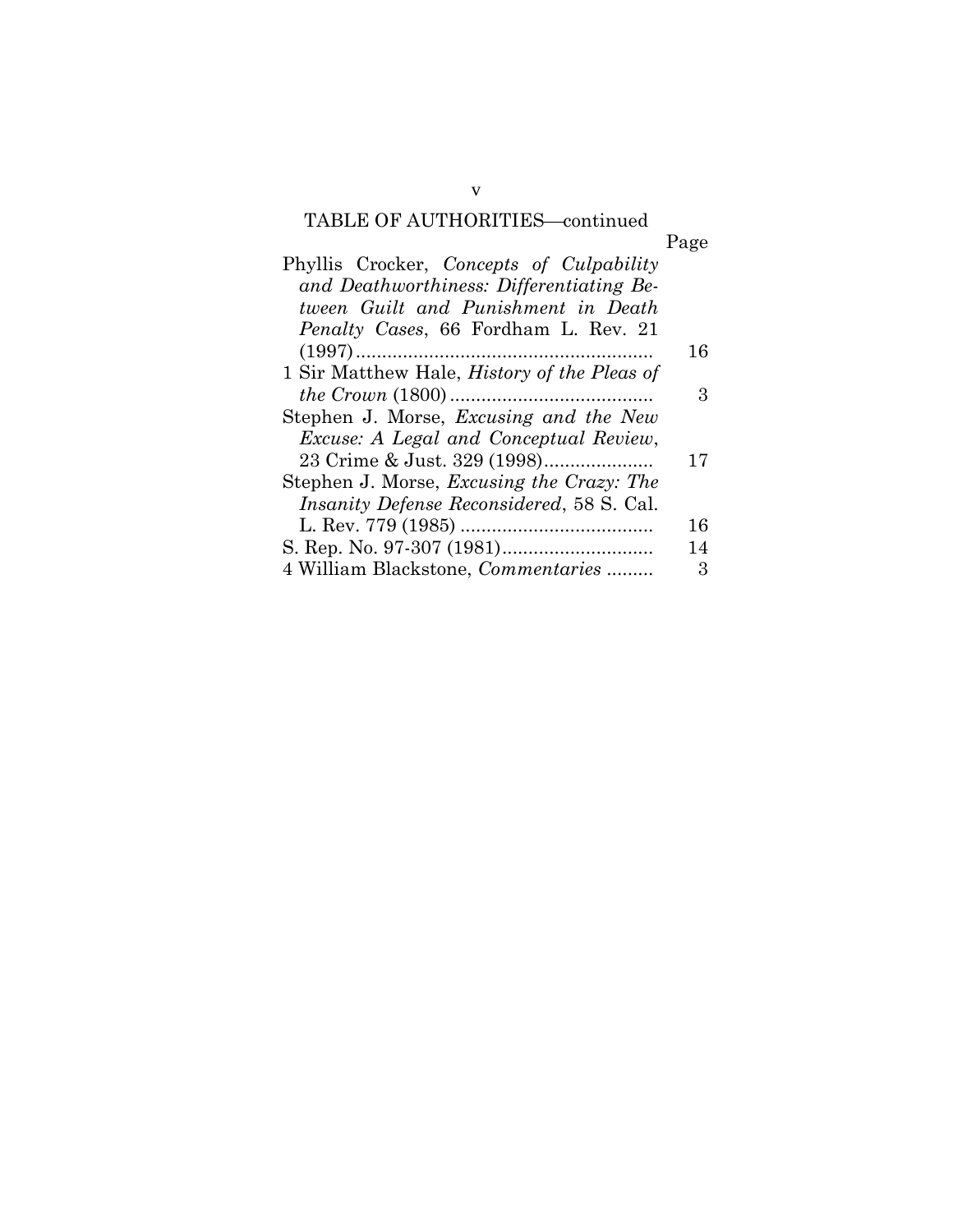#### **REPLY BRIEF**

Although Kansas opposed certiorari because it "has not abolished the insanity defense," Opp. 7, it has largely abandoned that claim. And wisely so, as the "*mens rea* approach" has long been viewed as "abolishing . . . the 'insanity defense." Resp. Br. 28 (quoting Warren E. Burger, *Psychiatrists, Lawyers, and the Courts*, 28 Fed. Probation 3, 9 (June 1964)). Kansas now insists that states are free to banish moral culpability from the criminal law altogether. On this view, Kansas can apparently criminalize any conduct based on any state of mind—or no state of mind at all. In turn, the state says, the mentally ill are entitled to no more scrutiny of their moral culpability than anyone else—which is to say, none.

This argument ignores the historical and continuing role of blameworthiness in criminal law. From the beginning, the insane were exonerated not because they could not act intentionally, but because they lacked moral understanding. That remains true today, even as the law has moved toward a different *mens rea* model. Kansas's contrary position has startling implications, not only for the insanity defense but for other ancient defenses like self-defense and infancy, and for criminal law more broadly. The Court should reject that extreme position and hold that states may not abolish the insanity defense's moral-culpability principle.

#### **I. ABOLISHING THE INSANITY DEFENSE VIOLATES DUE PROCESS.**

#### **A. The insanity defense's moral-culpability principle is deeply rooted.**

Kansas argues that the "right and wrong insanity test is not deeply rooted" and its "*mens rea* approach"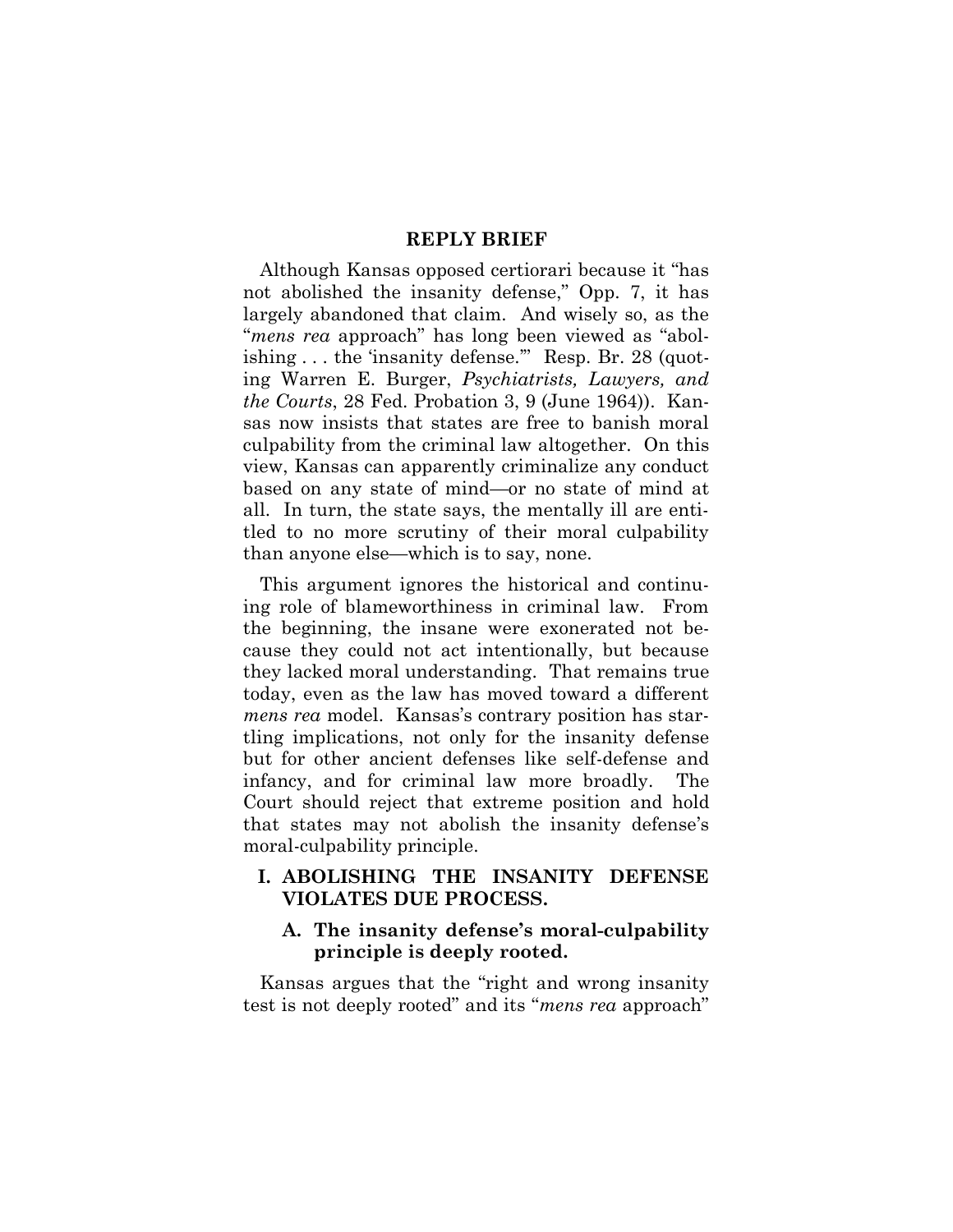is. Resp. Br. 19–32. The state's premise is that insanity was traditionally "tied to a lack of *mens rea*." *Id*. at 17. True—but *mens rea* historically required precisely the moral blameworthiness that Kansas law now excludes. And that same principle has undergirded the insanity defense throughout history.

1. The early legal thinkers Kansas invokes show its error. For example, although Bracton believed "madmen' should not be punished because they lacked *mens rea*," Resp. Br. 21, he explained that "a crime is not committed unless the intent to injure (*voluntas nocendi*) intervene[s]," because "desire and purpose distinguish evil-doing." Francis Bowes Sayre, *Mens Rea*, 45 Harv. L. Rev. 974, 985 (1932). Thus, for Bracton, "*mens rea* was more than simply a requirement that a criminal actor intentionally engage in prohibited conduct"; it required "bad motive" too. Martin R. Gardner, *The* Mens Rea *Enigma: Observations on the Role of Motive in the Criminal Law Past and Present*, 1993 Utah L. Rev. 635, 658–59. And Bracton's treatment of children and the insane as nonculpable because they possess "innocent design" and "lack reason," respectively, *id*. at 662 similarly reflects that "exculpation [was] premised . . . on the actor's inability to make rational choices between good and evil." *Id*. at 661–62.

Coke, as Kansas quotes, said that crime requires "felonious intent and purpose." Resp. Br. 21; *Beverley's Case*, 4 Co. Rep. 123b, 76 Eng. Rep. 1118 (1603). But then, as today, "felonious" denoted "villainy, wickedness, sin, crime"; "ill will, evil intention." *Felonie*, Middle English Dictionary, *available at* https:// tinyurl.com/y6admdy4 (defs. 2 & 3); see *Staples* v. *United States*, 511 U.S. 600, 618 (1994).

Likewise, Kansas's claim that Hale "says nothing about right and wrong or good and evil," Resp. Br. 22,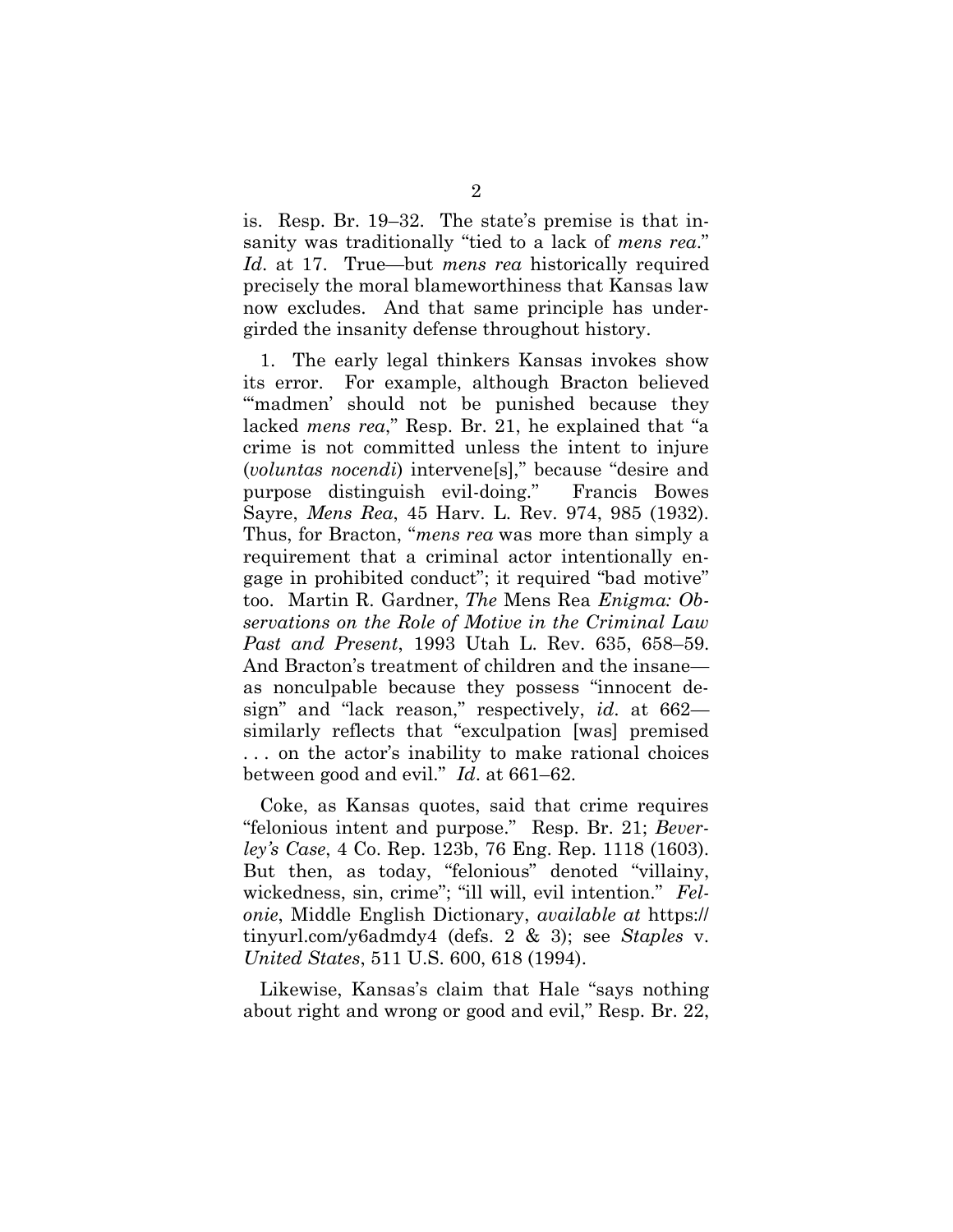overlooks his repeated mentions of "*animo felonico*" the same felonious intent Coke discussed. An insane person "ought to be acquitted; for by reason of his incapacity he cannot act *felleo animo*." 1 Sir Matthew Hale, *History of the Pleas of the Crown* 36 (1800). And Hale, like Bracton, thought that the "criminal irresponsibility of the insane person can be gauged by the same measuring rod as the criminal irresponsibility of the child." Sayre, *supra*, at 1006. In both cases, it was not enough for them to intend their actions; they had to "understand[]" them. See *id*.

So too with Blackstone. The very passage Kansas quotes (at 22) lays out his canonical statement that "to constitute a crime against human laws, there must be, first, a *vicious will*; and, secondly, an unlawful act consequent upon such *vicious will*." 4 William Blackstone, *Commentaries* \*21 (spelling modernized) (emphasis added). Blackstone emphasized that "where there is no discernment, there is no choice," so that a person with a "defect of understanding" presents a "case[] in which the will does not join the act." *Id.* Thus, "lunatic[s] or infant[s] . . . are incapable of committing any crime; unless in such cases where they show a *consciousness of doing wrong*." *Id*. at \*25, \*195–96 (emphasis added).

Moral culpability thus played a key role in legal insanity from the beginning. Indeed, English authorities on insanity referred explicitly to knowledge of good and evil as early as the late 1500s. Pet. Br. 21; *contra* Resp. Br. 23. And Kansas does not cite a single insanity case close to the Founding that does *not* use these (or similar) terms. Resp. Br. 23–26.

Kansas also misunderstands the cases it does discuss. Kansas presents *Rex* v. *Arnold* and Earl Ferrers's case as representative of the common-law approach. Resp. Br. 23–24, 24 n.2. But Kansas's own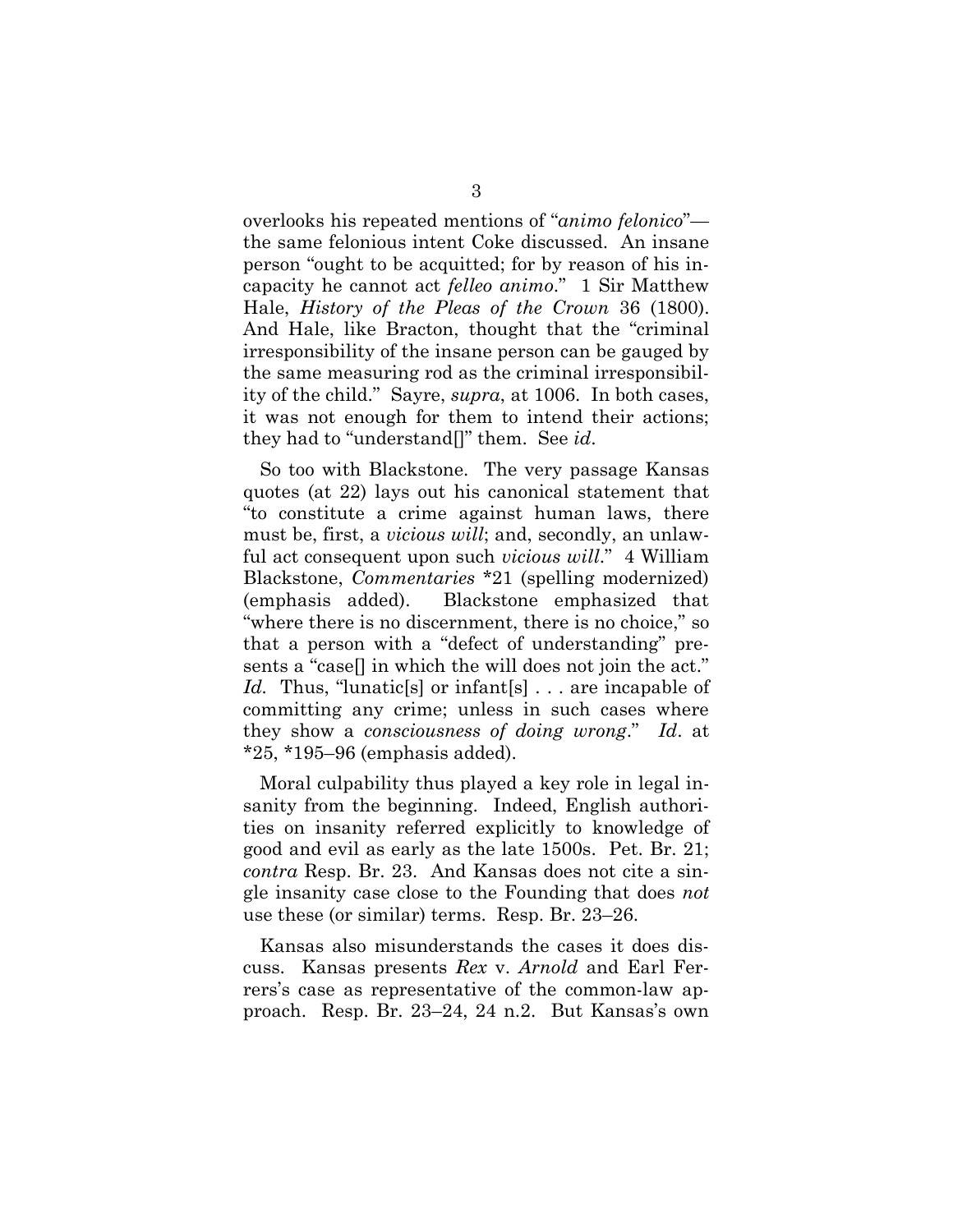authority explains that these cases "could hardly have been less typical." 1 Nigel Walker, *Crime and Insanity in England: The Historical Perspective* 53 (1968). Conversely, Kansas paints *Hadfield* as an outlier. Resp. Br. 24 n. 2. Yet *Hadfield* merely articulated what was already implicit (and sometimes explicit) in the common-law concept of *mens rea*: Mere intention, without moral understanding, was not enough to convict. Legal Historians & Sociologists *Amicus* Br. 15–18. In any event, the insanity tests in *Hadfield*, *Ferrers*, and *Arnold* all referred to the defendant's ability to tell right from wrong.

*Bellingham's Case*, in the passage Kansas quotes, speaks of a man "deprived of all power of reasoning, so as not to be able to distinguish whether [his act] was right or wrong." Resp. Br. 25. The question in *Bellingham*, where the insanity defense failed, was the same as in *Arnold*, where it succeeded: whether the defendant, though he pulled the trigger *deliberately*, did so with the requisite *moral* purpose.

Finally, the Old Bailey reports were not obscure. *Contra* Resp. Br. 25. Lawyers, government officials, and judges used them in "cases involving difficult legal issues." The Proceedings of the Old Bailey 1674– 1913, *The Value Of the Proceedings as a Historical Source*, https://www.oldbaileyonline.org/static/Value .jsp (last visited Aug. 29, 2019). And Kansas's attempt to distinguish these cases relies on the same error explained above. "[A]n *independent* right-andwrong test" of insanity was not needed, because the concept went hand-in-hand with the requisite "*felonious and criminal* intention." Resp. Br. 26 (emphasis added).

In short, the common law uniformly deemed the insane noncriminal because they lacked moral culpability—not because they could not act intentionally.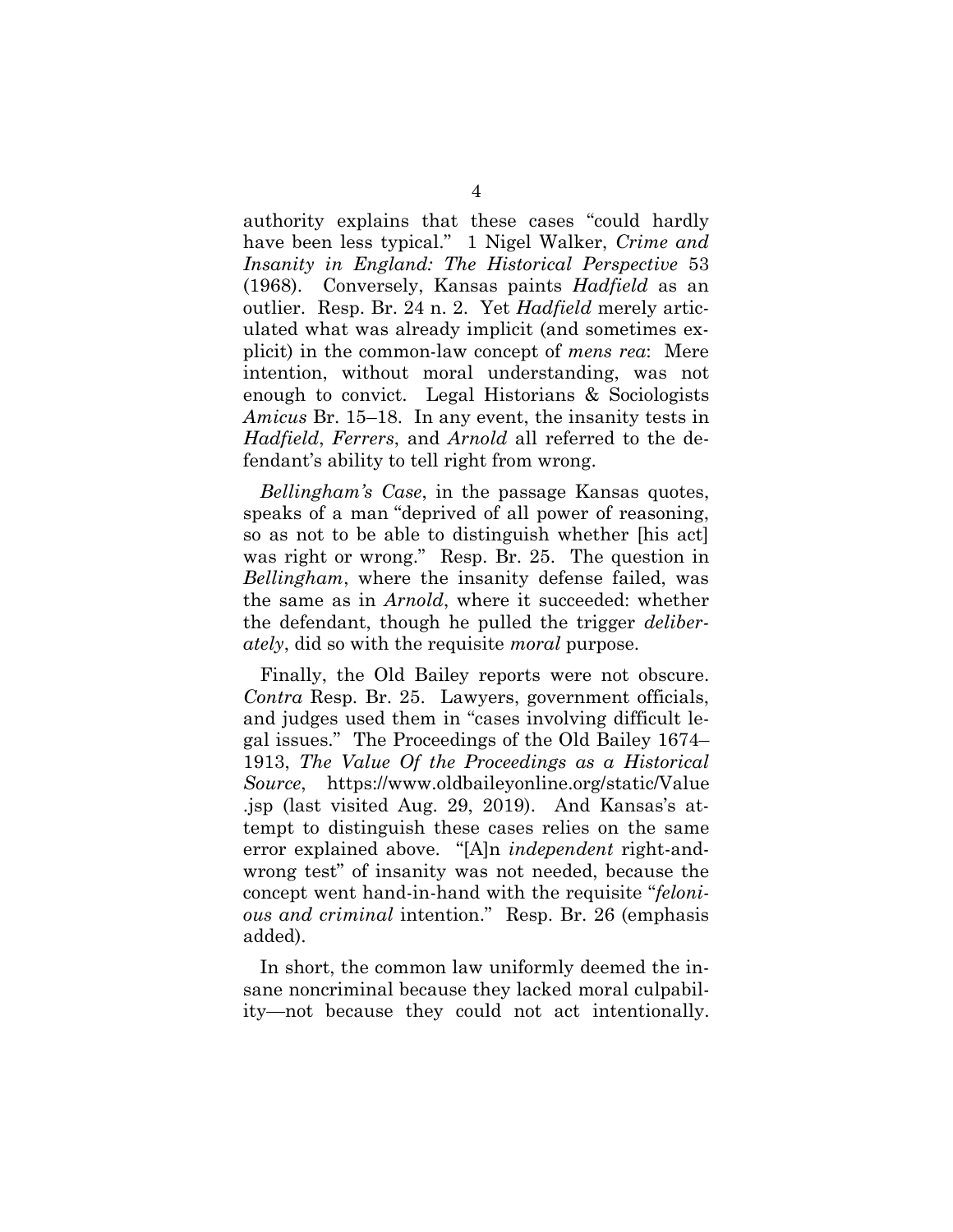This principle was often framed in terms of "*mens rea*," but "*mens rea*' as used here suggests . . . a morally blameworthy state of mind." Joshua Dressler, *Understanding Criminal Law* 116 (3d ed. 2001).

2. Kansas attacks *M'Naghten* at length, disputing its "historical[] ground[ing]" and broad acceptance. Resp. Br. 26–36. But Mr. Kahler does not ask this Court to constitutionalize *M'Naghten*, or any specific formulation of the moral-incapacity standard. In any event, Kansas's criticisms are incorrect.

*M'Naghten* was "not a statement of new law," but "merely an official pronouncement of the contemporary state of the insanity defense." H.R. Rep. No. 98- 577, at 33 (1983). Kansas's contrary argument not only misunderstands the history just discussed, but also ignores early American cases holding that if the defendant "had not sufficient understanding to know right from wrong, and was in a state of insanity, it would be an excuse." *Cornwell* v. *State*, 8 Tenn. 147, 155 (1827); see also *State* v. *Marler*, 2 Ala. 43, 48 (1841) (describing *Bellingham*'s "judging between right and wrong" instruction as "undoubted law"); *Hazard* v. *Hazard*, 11 F. Cas. 925, 926 (C.C.D. Vt. 1820) (an insane person cannot "discriminate between fidelity and a violation of duty" or "right and wrong"); Pet. Br. 25–26.

Likewise, Kansas is wrong to claim that *M'Naghten* was a novelty because it focused on the defendant's understanding of his "specific conduct" instead of morality generally. Resp. Br. 36. In fact, the "great weight of authority" supported the rule that when a defendant "wants, as to the act about to be committed, reason enough to distinguish between the right and wrong of *that act* . . . he is irresponsible." *Roberts*  v*. State*, 3 Ga. 310, 330 (1847); see also *Commonwealth* v*. Rogers*, 48 Mass. 500, 502 (1844) (defendant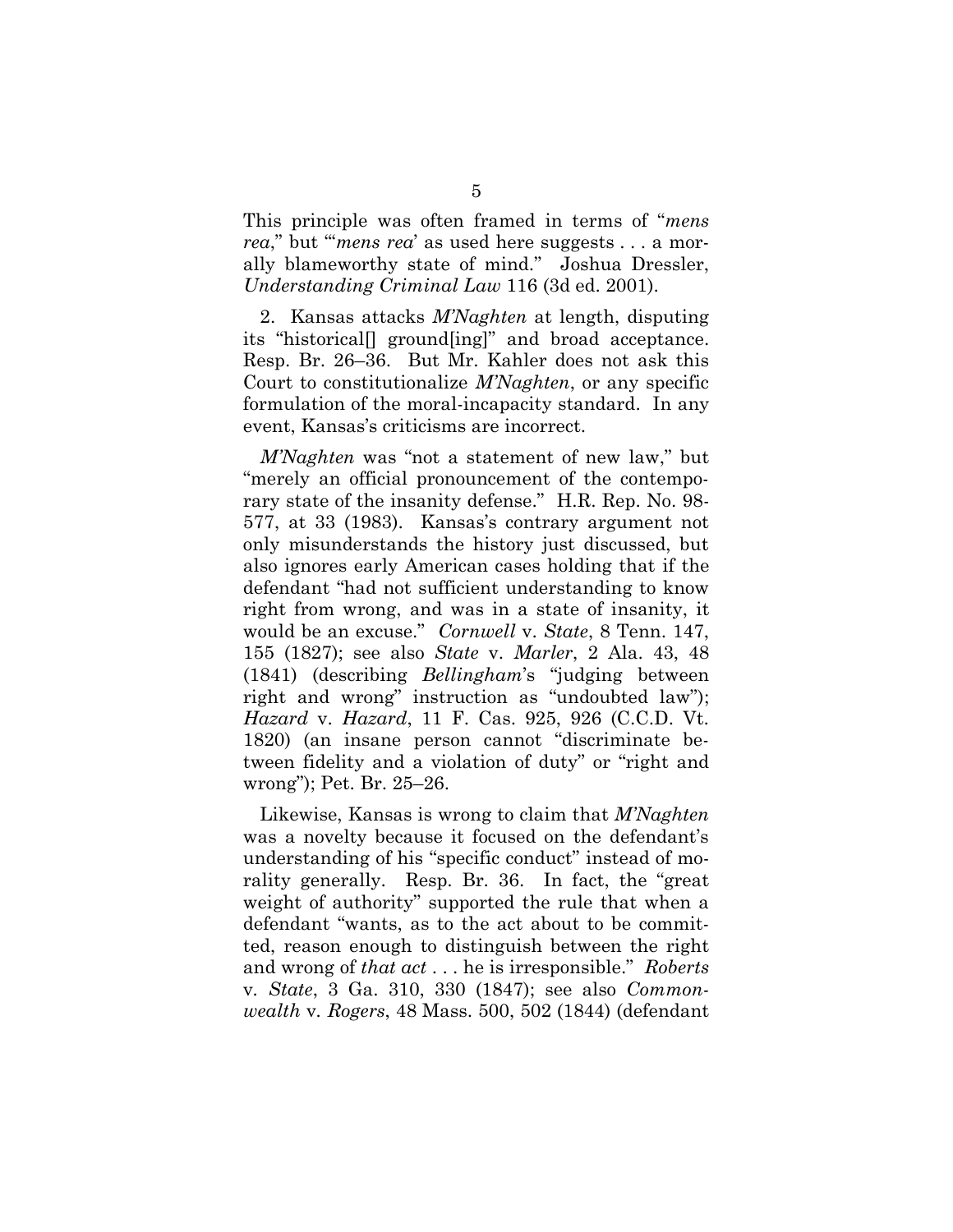must be unable to "distinguish between right and wrong, as to the particular act he is then doing" (footnote omitted)).

Nor is Kansas correct that *M'Naghten* never gained wide acceptance. Although Kansas emphasizes academic criticism and especially the failed push for a federal *mens rea* approach (at 26–32), it cannot dispute that *M'Naghten* quickly became "completely imbedded in the administration of the criminal law" in this country. *Mackin* v. *State*, 36 A. 1040, 1041 (N.J. 1897); see *Davis* v. *United States*, 160 U.S. 469, 479– 80, 484–85 (1895). Still today, nearly every U.S. jurisdiction uses (at least) a moral-incapacity standard drawn from *M'Naghten* directly or indirectly (through the Model Penal Code).

The point is not that *M'Naghten* has any talismanic power. Rather, *M'Naghten* took hold because it reiterated longstanding legal principles that accord with powerful moral intuitions. Indeed, Congress rejected the federal abolition effort on which Kansas places so much weight because the moral-incapacity test unlike the *mens rea* approach—preserves "that fundamental basis of Anglo-American criminal law: the existence of moral culpability as a prerequisite for punishment." H.R. Rep. No. 98-577, at 4–8.

3. Kansas exaggerates the variation in insanity standards over time and across jurisdictions. To start, Kansas rattles off a half-dozen other tests that courts or scholars have put forward. Resp. Br. 32–34. But these tests are all one-offs or outliers that never challenged the moral-incapacity test's dominance, either in England or here.

Kansas also overstates the variation among moralincapacity formulations. It says there are "two different right-and-wrong tests" because some states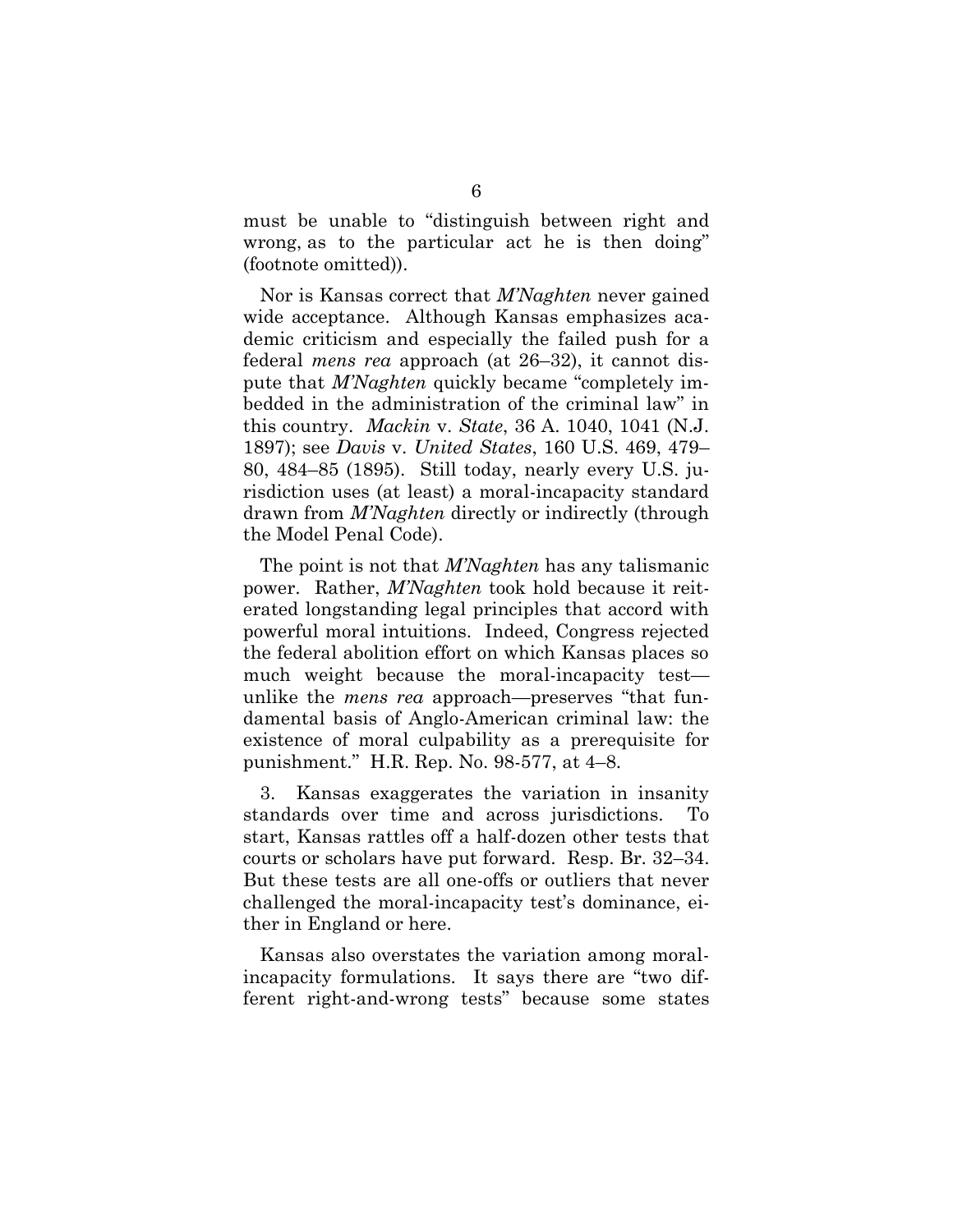ask whether the defendant could appreciate the wrongfulness of his actions, and others ask if he could appreciate their criminality. Resp. Br. 34. But there is little daylight between these inquiries. See *United States* v. *Brawner*, 471 F.2d 969, 992 n.40 (D.C. Cir. 1972) (en banc) ("We are not informed of any case where a mental illness left a person with capacity to appreciate wrongfulness but not a capacity to appreciate criminality."). In adopting these alternative formulations, the Model Penal Code's drafters explained that "few cases are likely to arise in which the variation will be determinative." Model Penal Code § 4.01, explanatory note. Whether framed in terms of "criminality" or "wrongfulness," this inquiry gets at the same basic question: Could the defendant "apprehend the significance of his actions in some deeper sense," *id*.—could he understand that he should not do what he did?

In short, almost every other U.S. jurisdiction still asks, as the common law required, whether the defendant could "make rational choices between good and evil." Gardner, *supra*, at 662. Kansas does not.

#### **B. Kansas has abandoned moral culpability in criminal law, with startling implications.**

Although Kansas overlooks the historical meaning of *mens rea*, it correctly observes that *mens rea* today generally does not require moral culpability, and that some crimes create strict liability. On that basis, Kansas contends that it is free to jettison the moral element of legal insanity too. But neither the modern *mens rea* regime nor the existence of strict-liability crimes saves Kansas's approach. Rather, these doctrines underscore the shaky foundations and sweeping consequences of its position.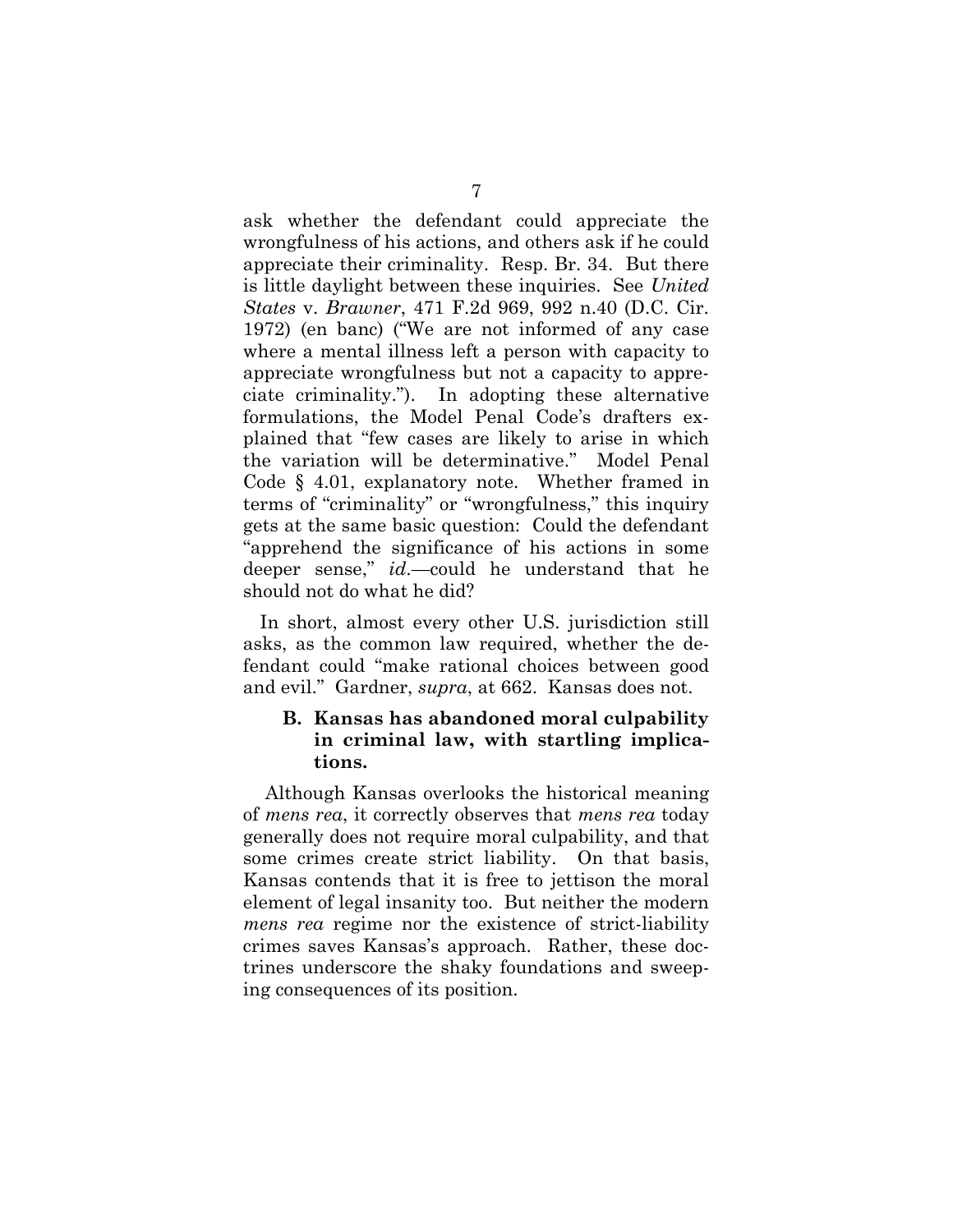1. Most criminal offenses today do not explicitly incorporate moral culpability. After a long process of refinement culminating in the Model Penal Code, state criminal laws generally "identify specific states of mind required for the commission of particular offenses." Gardner, *supra*, at 667. Kansas law, drawn from the Code, thus defines scienter in terms of intent, recklessness, or negligence, rather than Blackstone's vicious will. See Kan. Stat. Ann. § 21-5202(a); Resp. Br. 7.

But this shift undermines Kansas's position. If the insanity defense were merely about negating *mens rea*, states and the federal government would have adopted Kansas's *mens rea* approach to insanity in tandem with the modern scienter regime. After all, if culpability were now irrelevant to criminality, there would be no need for a moral-culpability defense. Yet that is not what happened. Even as the states and Congress moved away from the traditional "felonious intent," they uniformly *retained* the concept of blameworthiness in doctrines of excuse—defenses like insanity and infancy. The Model Penal Code reflects this distinction. Although the Code adopted a "careful delineation of mental states" that went beyond the traditional "evil mind," see *Dixon* v*. United States*, 548 U.S. 1, 7–8, 16 (2006), it kept the insanity defense's moral-culpability principle. Compare Model Penal Code § 2.02(2), with *id*. § 4.01(1). The same is true in federal criminal law and in almost every other state.

This is not mere happenstance. The Code, Congress, and the states have overwhelmingly retained the insanity defense's moral-culpability principle, even as they moved toward "narrower mental state requirements," because a defendant must "be able to apply societal standards of right and wrong" to be fit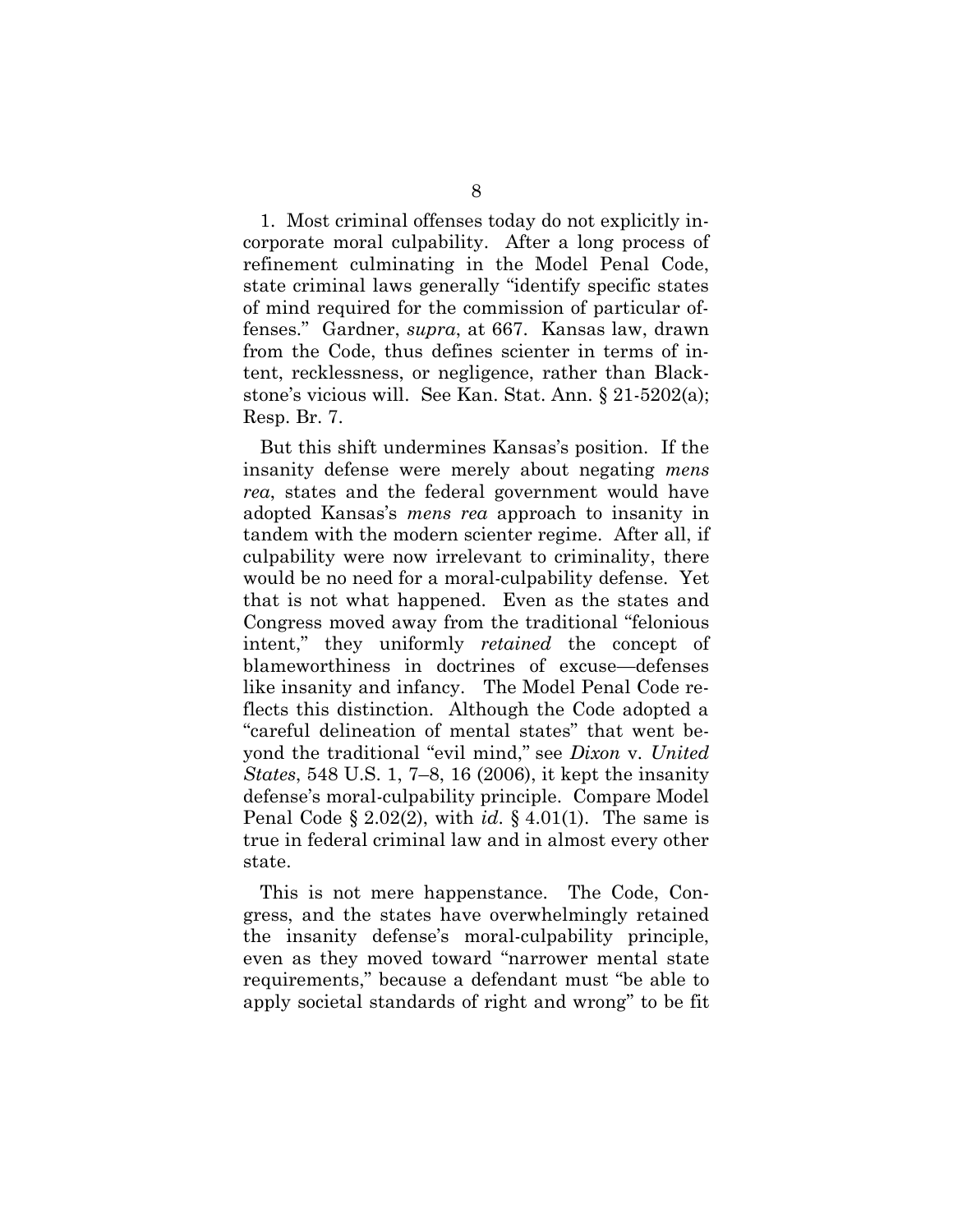for punishment. H.R. Rep. No. 98-577, at 36. When an able-minded adult intentionally commits a harmful act, the state may properly impute to him the culpability that criminal law has always required. See Jerome Hall, *General Principles of Criminal Law* 18 (2d ed. 1960) (arguing that "the harm forbidden in a penal law must be imputed to any normal adult who voluntarily commits it with criminal intent") (quoted in Norman J. Finkel, *Insanity on Trial* 243 (1988)). The same is not true of a person whose motivations and intentions are distorted by mental illness. Legal Historians & Sociologists *Amicus* Br. 9–10. But this essential question—whether mental illness motivated a person to act irrationally, if still voluntarily—plays no role under the *mens rea* approach.

So too with criminal recklessness or negligence. It is unjust and unrealistic to expect a person who cannot tell right from wrong to conform his conduct to a reasonable-person standard. For these defendants, who lack the "ability . . . of the normal individual to choose between good and evil," *Morissette* v. *United States*, 342 U.S. 246, 250 (1952), the insanity defense's moral-culpability principle remains a vital protection.

Likewise, the existence of "strict liability . . . regulatory crimes" does not support Kansas. *Contra* Utah *Amicus* Br. 15–16. This Court has recognized these offenses in "limited circumstances" and expressed doubt that they can be punished as felonies with harsh sentences. See *Staples*, 511 U.S. at 607, 616– 18; H.R. Rep. No. 98-577, at 6, 36. And the Court has often reemphasized "the importance of showing what Blackstone called 'a vicious will.'" *Rehaif* v. *United States*, 139 S. Ct. 2191, 2196 (2019). This requirement ensures that the criminal law punishes "those who understand the wrongful nature of their act." *Id*.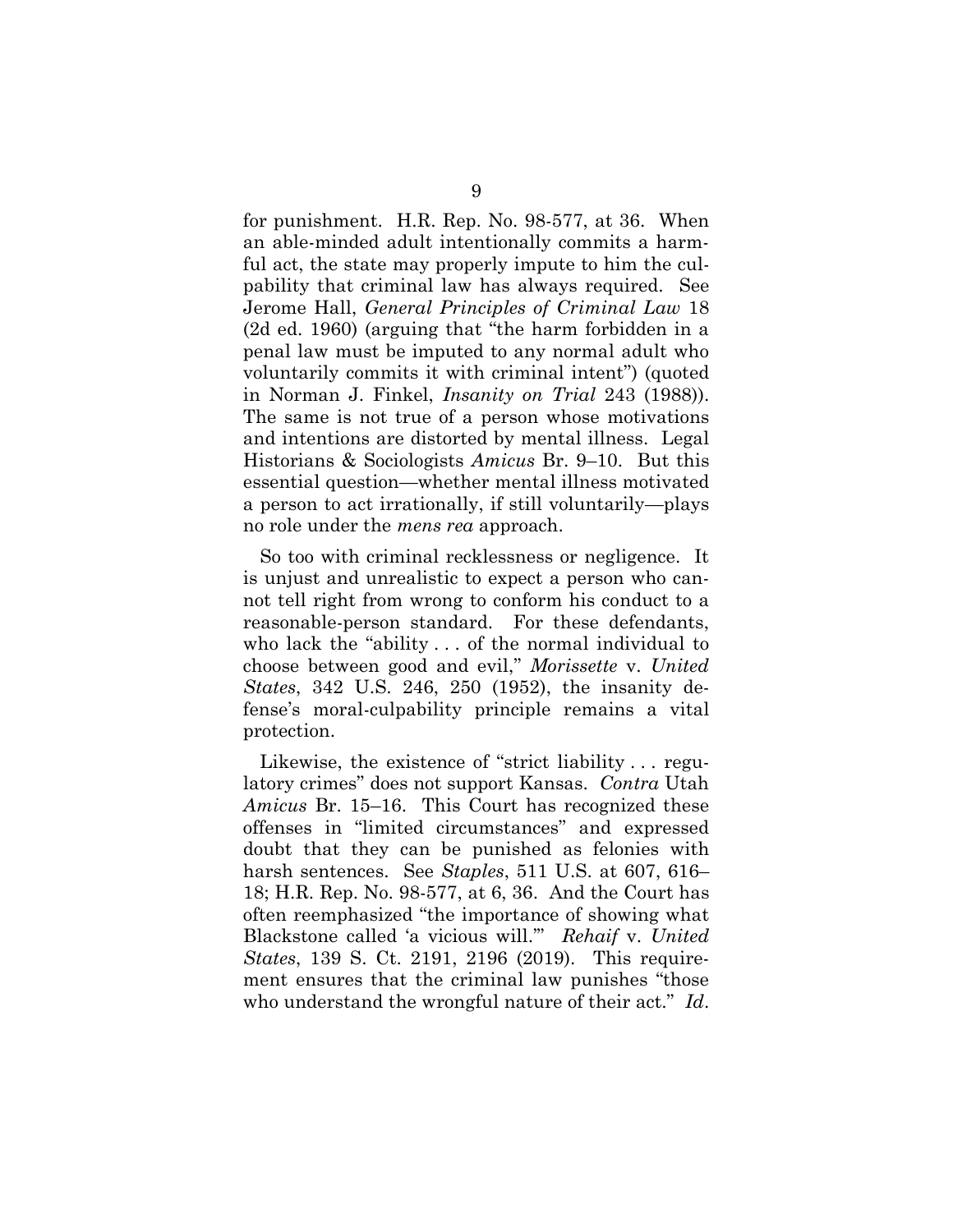Thus, the fact that states may create a "limited" class of strict-liability crimes for able-minded individuals, see *Staples*, 511 U.S. at 607, 617, does not mean they can abolish the insanity defense for all crimes, let alone for "inarguably immoral" crimes like murder. Cf. Utah *Amicus* Br. 16.

2. Kansas, however, says that moral culpability is not "necessary for criminal culpability." Resp. Br. 45. This position has startling implications.

For one thing, although Kansas claims it "has not forbidden evidence of insanity altogether," *id.* at 9, that is not quite right. Kansas allows evidence of mental disease or defect *only* "as it specifically relates to the requisite *mens rea* of the offense." *State* v. *Bethel*, 66 P.3d 840, 845 (Kan. 2003). So, if an offense requires intentional action, a defendant might try to show that he did not know what he was doing. But for an offense requiring only recklessness or negligence, mental-state evidence is irrelevant and thus inadmissible. That is because these forms of "*mens rea*" are "not, strictly speaking, a state of mind"; they are a "failure to act as a reasonable person would act." Kenneth W. Simons, *When Is Strict Criminal Liability Just?*, 87 J. Crim. L. & Criminology 1075, 1080 n.9 (1997). Indeed, evidence that the defendant cannot understand the nature or consequences of his actions will simply *confirm* that he did not act like a reasonable person. And of course evidence of mental state is irrelevant to strict liability. Kansas thus excludes evidence of insanity in whole categories of criminal cases—a result the state neither acknowledges nor defends. See *Martin* v*. Ohio*, 480 U.S. 228, 233–34 (1987) (finding no due process violation where the defendant could "show herself to be blameless" by presenting self-defense evidence, but noting that barring such evidence would "plainly run afoul" of due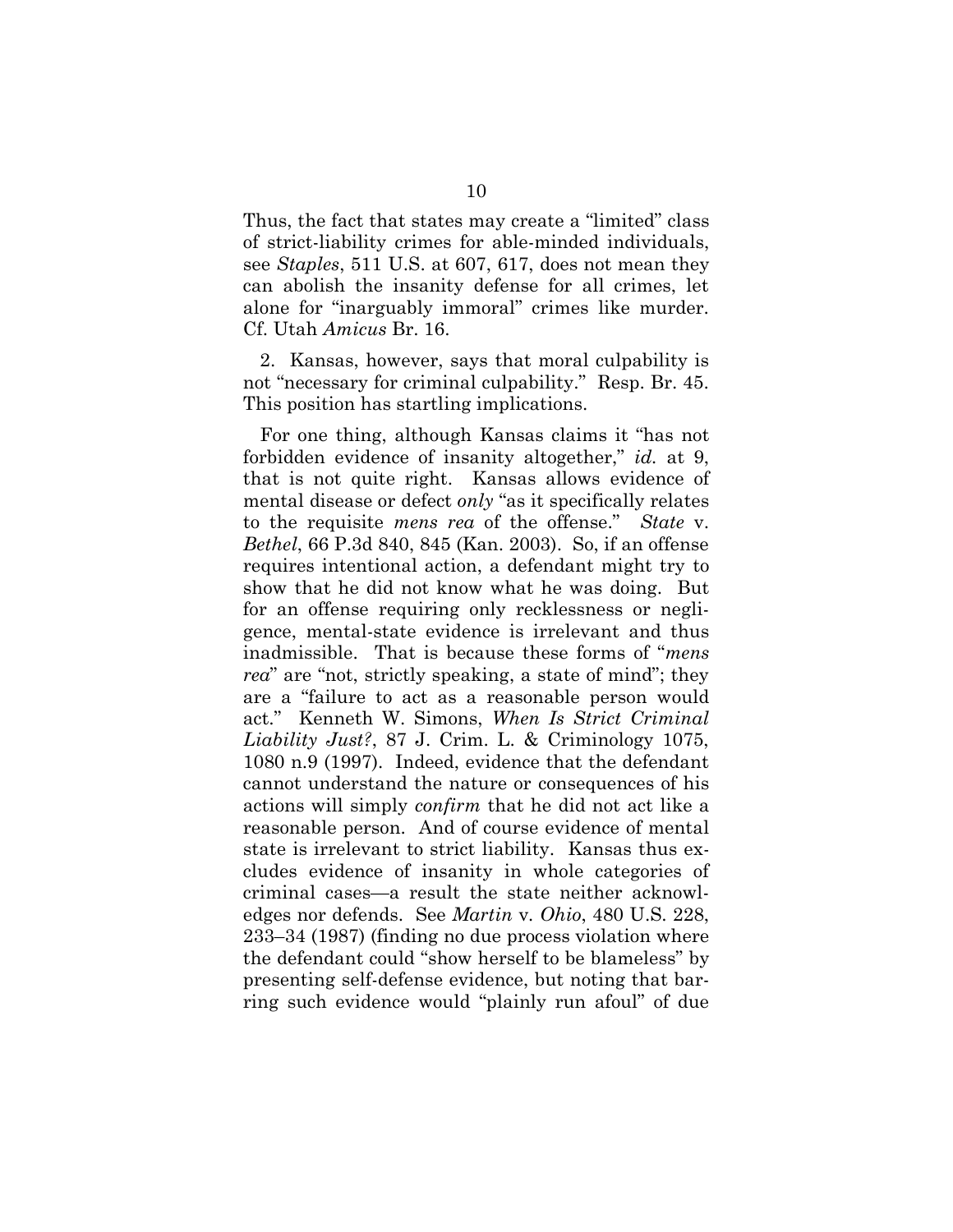process); *State* v. *Curry*, 543 N.E.2d 1228, 1231 (Ohio 1989) (holding that "insanity may be a defense to any crime regardless of" the *mens rea* required); *State* v. *Strasburg*, 110 P. 1020, 1021–24 (Wash. 1910) (en banc) (striking down a law barring "evidence tending to prove" insanity).

More broadly, Kansas apparently deems itself free to criminally punish any act without regard for blameworthiness. On this view, Kansas could also abolish other ancient common-law defenses like selfdefense and infancy. A person who shoots someone in self-defense "voluntarily and intentionally kill[s] another human being," which is all Kansas requires. Resp. Br. 40. If no more is required, the "basic right [of self-defense], recognized by many legal systems from ancient times to the present day," *McDonald* v. *City of Chicago*, 561 U.S. 742, 767 (2010), is just a matter of legislative grace. Likewise, because infancy historically excused a child who lacked "sufficient capacity to understand the wrongfulness of his act," *State* v. *Nickleson*, 14 So. 134, 135 (La. 1893); *Commonwealth* v*. Mead*, 92 Mass. 398, 399 (1865), making culpability irrelevant to criminality would permit a state to punish a small child like an adult felon. Cf. H.R. Rep. No. 98-577, at 7 (finding "no rational basis for distinguishing" the culpability of the insane and children).

Finally, Kansas and the State *Amici* claim an apparently unlimited power to create strict-liability crimes, without regard for the limits of the publicwelfare offense. See Resp. Br. 39; Utah *Amicus* Br. 18. The Court should reject this effort to eliminate culpability from the criminal law and again confirm the "basic principle" that "those who [cannot] understand the wrongful nature of their act" are not criminals. *Rehaif*, 139 S. Ct. at 2196.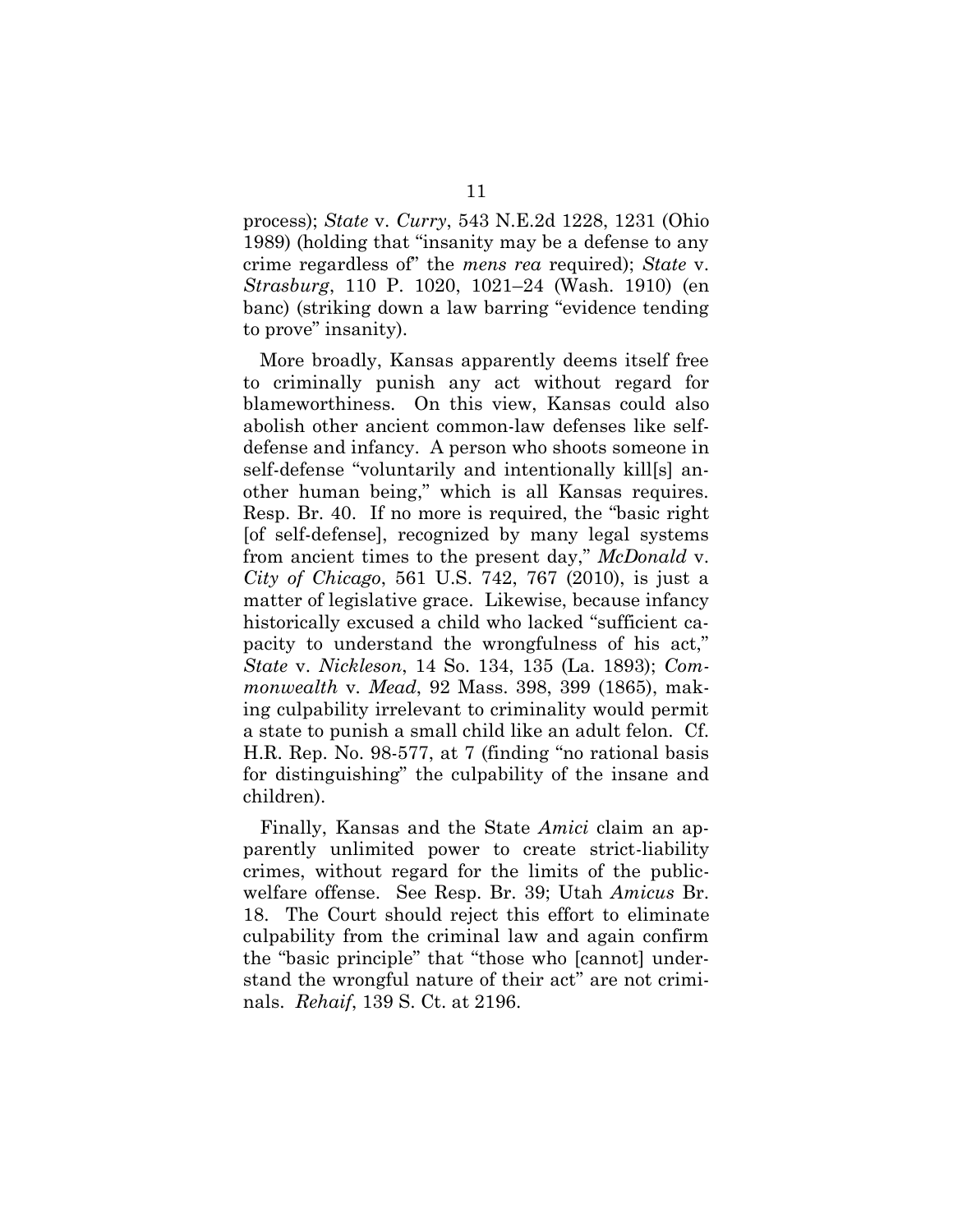#### **C. This Court's precedents do not support abolition.**

Kansas says this Court's cases confirm that "the Due Process Clause does not mandate a particular insanity test." Resp. Br. 37. True. But *Clark* v*. Arizona*, this Court's last word on the subject, held that "the insanity rule . . . is *substantially* open to state choice," not that it is entirely open. 548 U.S. 735, 752 (2006) (emphasis added). After concluding that "due process imposes no single canonical formulation of legal insanity," *id.* at 753, the Court analyzed Arizona's test. The Court decided that no "constitutional minimum" was "short-changed" by dropping *M'Naghten*'s cognitive-incapacity prong, because "cognitive incapacity is itself enough to demonstrate moral incapacity," and thus Arizona retained the historical moral-culpability inquiry. *Id*. at 753. This analysis would have been pointless if the Court concluded that states can abolish the insanity defense outright—a question the Court instead reserved. *Id.* at 752 n.20.

Given *Clark*, Kansas's heavy reliance on *dicta* and separate opinions in much older cases is misplaced. See Resp. Br. 37–40. None of those cases questioned the centrality of the moral-incapacity standard or addressed an attempt to abolish the insanity defense altogether. *E.g.*, *Foucha* v. *Louisiana*, 504 U.S. 71, 97 (1992) (Kennedy, J., dissenting) ("consistent with both federal criminal law and the law of a majority of the States, petitioner was found not guilty" because he was "incapable of distinguishing between right and wrong"); *Powell* v*. Texas*, 392 U.S. 514, 545–46 (1968) (Black, J., concurring) (warning that the defendant's rule might disturb the dominant "'right from wrong' test of insanity"); *Leland* v*. Oregon*, 343 U.S. 790, 800–01 (1952) (noting that "[k]nowledge of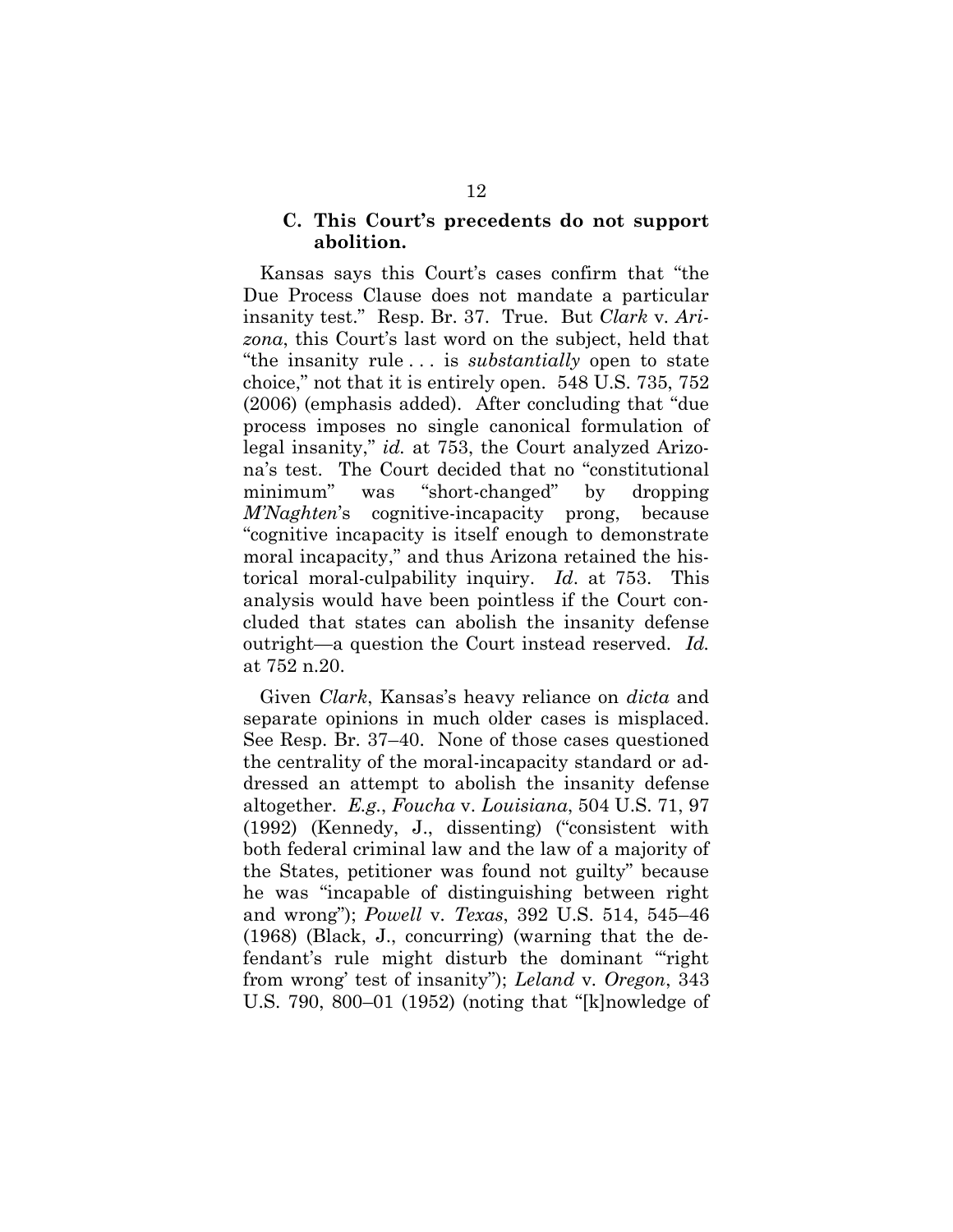right and wrong is the exclusive test of criminal responsibility in a majority of American jurisdictions" and refusing to "eliminate the right and wrong test" in favor of the irresistible-impulse test).

Further, while these opinions rightly counsel against a rule that would "freeze the developing productive dialogue between law and psychiatry into a rigid constitutional mold," *Powell*, 392 U.S. at 537 (plurality opinion), Mr. Kahler does not urge such a rule. Holding merely that states may not abolish the moral-culpability principle does not dictate whether any given diagnosis supports the insanity defense either generally or in any specific case—or what sort of evidence is required. It simply reaffirms a core *legal* principle: People who cannot understand the wrongfulness of their acts are not criminals. Scientific advances cannot undermine that principle because "'insanity' is a legal conclusion, not a medical diagnosis." Resp. Br. 18.

#### **D. The policy arguments for abolition are mistaken.**

Kansas and its *amici* offer various policy arguments for abolition. These were not Kansas's actual reasons. Pet. Br. 2–5. And even if the due-process inquiry accounts for these policy justifications, that principle has limits. Just as a state could not abolish "the constitutional safeguard of proof beyond a reasonable doubt" because it confuses jurors or leads to fewer convictions, see *In re Winship*, 397 U.S. 358, 368 (1970); *Leland*, 343 U.S. at 802–03 (Frankfurter, J., dissenting), it could not abolish the insanity defense for the same reasons, see *United States* v. *Freed*, 401 U.S. 601, 608 (1971) (the fact that a law "was a convenient law enforcement technique did not save it" from violating due process).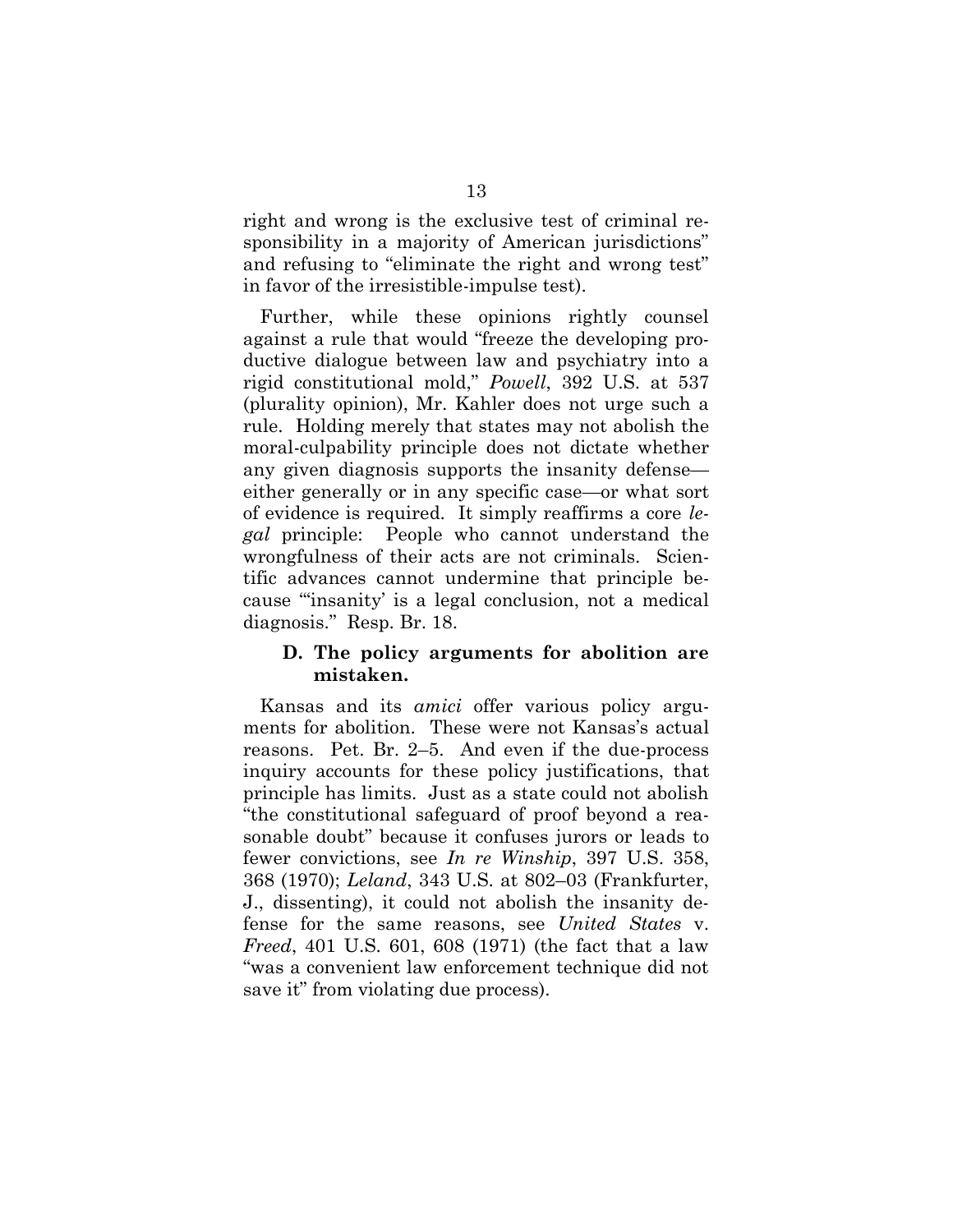1. Kansas claims (at 41–42) that a moralculpability standard presents intractable "linedrawing" problems, and the United States predicts (at 12– 13) that juries would "have difficulty" applying this test. The Kansas Legislature and Congress apparently disagree. Kansas's pattern capital-sentencing jury instruction directs the jury to consider "the degree of moral culpability or blame," J.A. 194, which would be odd if jurors could not understand this concept. And the standard the United States attacks as "unworkable" is the one federal courts have used, at Congress's direction, for decades. Indeed, neither tries to show that juries are actually less confused by the novel *mens rea* approach than by the longstanding insanity defense. And the defense's long history suggests the opposite.

In any event, "the *mens rea* test, dependent as it is on the use of the phrase 'mental disease or defect,' may be said to suffer from some of the same vagueness problems." S. Rep. No. 97-307, at 105 (1981). The *mens rea* approach also creates bizarre workarounds, increasing incompetency findings and dismissals as lawyers and judges try to accommodate its strictures. See Lisa A. Callahan et al., *The Hidden Effects Of Montana's "Abolition" Of The Insanity Defense*, 66 Psychol. Q. 103, 115–16 (1995). And while the United States (at 13) criticizes the insanity defense for "considering mental illness as an all-ornothing limitation on criminal liability," the *mens rea* approach does the same. A defendant's mental state either negates the requisite *mens rea*, or it doesn't. Kansas and its *amici* merely point to challenges that, in truth, will arise in *any* mental-illness case.

The Court should also reject the suggestion that the right-or-wrong test is not flexible enough to account for medical advances, or too flexible to channel the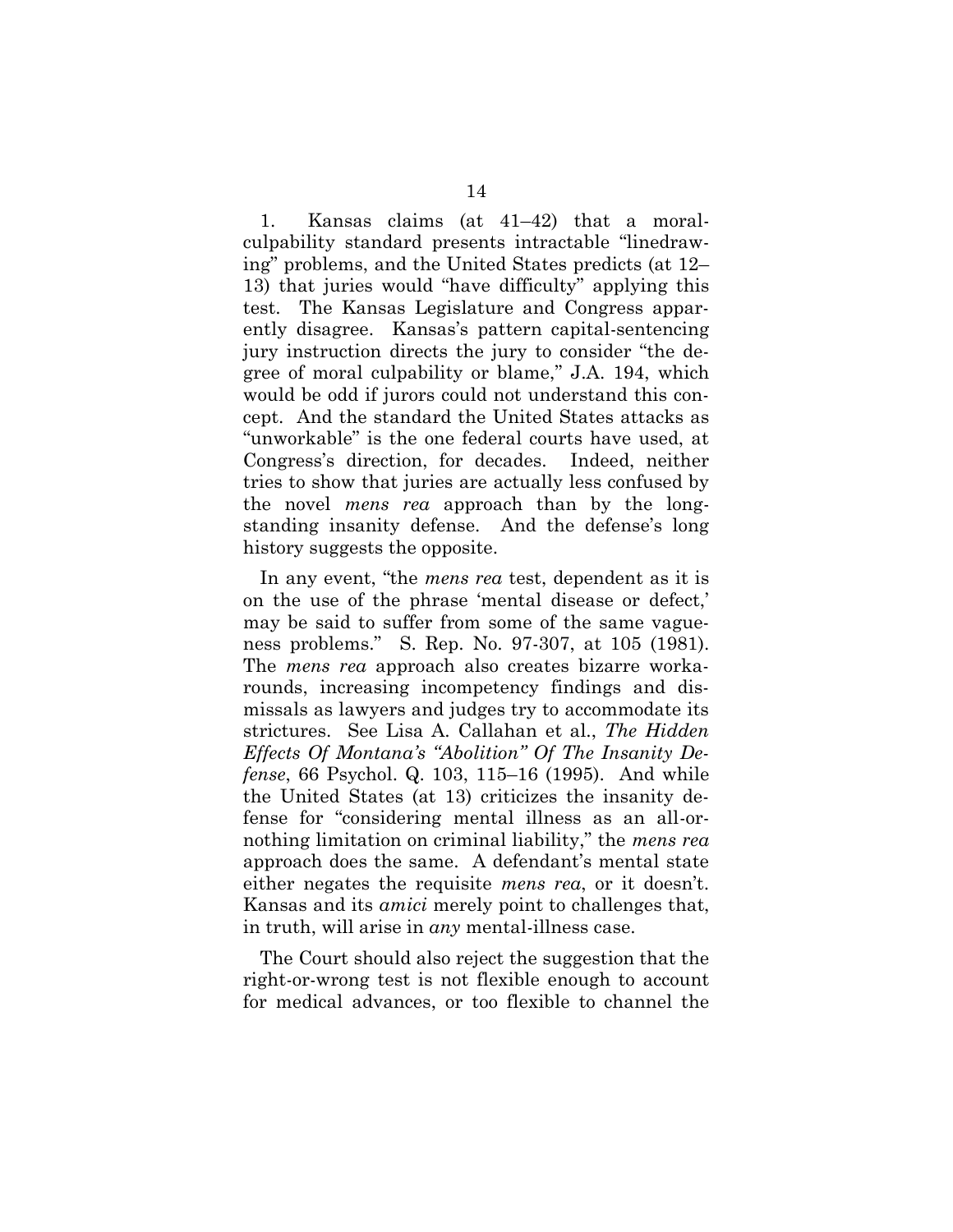"vagaries of psychiatry" into a reliable determination of guilt. Utah *Amicus* Br. 20. Rather than scrapping the centuries-old moral-incapacity principle altogether, states can and should use evidentiary rules and jury instructions to address these concerns, as courts have always done.

2. Kansas next crafts a parade of horribles, saying that "terrorists," "white supremacists," and "euthanasia doctors" would be excused under the moralcapacity test because they all "believe that their actions are morally justified," and some of them may "suffer from some degree of mental illness." Resp. Br. 40–41. That is a strawman. The law never recognized, and Mr. Kahler does not urge, a free-standing defense for anyone who feels "morally justified." See H.R. Rep. No. 98-577, at 36 (noting that a "purely political belief in the rectitude of conduct that society condemns would not give rise to an excuse"). And the insanity defense is not satisfied merely by "some degree of mental illness." It requires a mental disease or defect that renders the defendant unable to rationally appreciate that his actions are wrong.

Kansas and the State *Amici* similarly contend that recognizing the moral-incapacity standard will "hobble" law enforcement by "exempting psychopaths . . . from criminal liability." Utah *Amicus* Br. 22; see Resp. Br. 42–43. This claim is puzzling. Nearly every U.S. jurisdiction—including the federal government and 12 of the 16 State *Amici*—already uses a moral-incapacity test. Yet law enforcement continues to function. And whether individual psychopaths—or any psychopaths at all—satisfy the moral incapacity test is a medical and factual question, not a legal one. Cf. *State* v*. Ferrell*, 656 So. 2d 739, 745 (La. App. 1995) (describing expert testimony that although the defendant "was a psychopath and exhibited no re-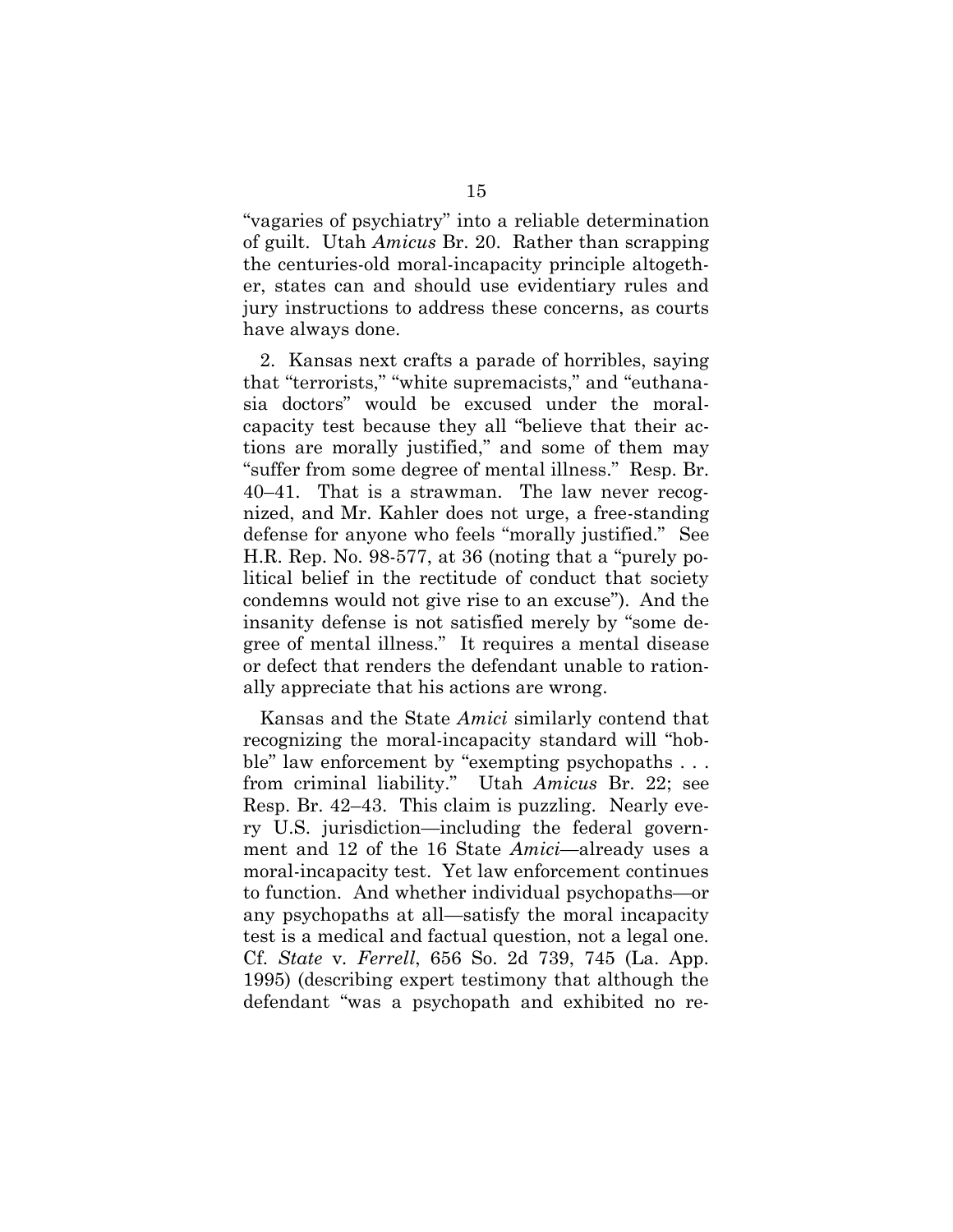morse for his actions, he did know right from wrong"). In any event, a defendant acquitted based on insanity is not released onto the streets, but civilly confined for as long as necessary. See *Jones* v. *United States*, 463 U.S. 354, 370 (1983).

3. Kansas next argues that "it is not clear why mental illness should be treated differently than other factors that influence human behavior," like extreme poverty. Resp. Br. 41–42; see U.S. *Amicus* Br. 11–12. The short answer is that lawmakers and theologians have for millennia deemed the insane together with children—uniquely nonculpable. Pet. Br. 18–28; *Morissette*, 342 U.S. at 250–51, 250 n.4. The longer answer is that this argument draws a "morally irrelevant comparison" that "confuses causation with excuse." Stephen J. Morse, *Excusing the Crazy: The Insanity Defense Reconsidered*, 58 S. Cal. L. Rev. 779, 789 (1985). Extreme deprivation may lead a person toward crime, but he still "possess[es] minimal rationality and [is] not compelled to offend." *Id*. at 790. By contrast, a person who "commits a crime in response to motivations produced by severe mental disorder" is driven by a "nonculpable lack of rationality." *Id*. at 789–90.

4. Finally, restricting consideration of an insane defendant's culpability to sentencing, see U.S. *Amicus*  Br. 13, is no substitute for a proper defense. For one thing, culpability is really a binary guilt-phase concept; a sentencing-phase assessment of the defendant is broader and more amorphous. Phyllis Crocker, *Concepts of Culpability and Deathworthiness: Differentiating Between Guilt and Punishment in Death Penalty Cases*, 66 Fordham L. Rev. 21, 27 (1997) (arguing that the term "culpability" should be reserved for trial). Considering moral culpability only at sentencing is, at best, an "indirect" way to get at a ques-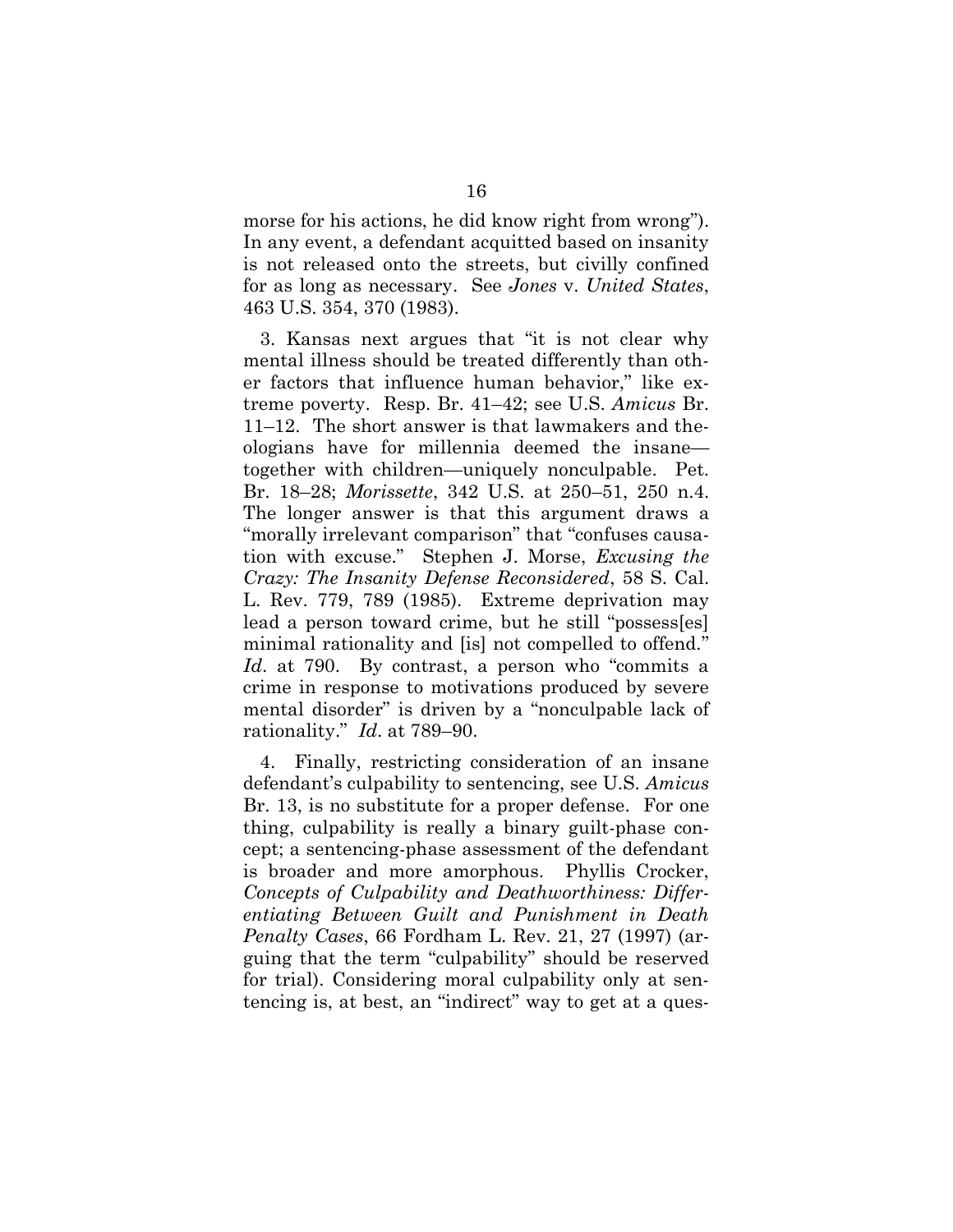tion that should be addressed at the guilt phase. See *Hearings before the Subcomm. on Criminal Law of the Comm. on the Judiciary United States Senate*, 97th Cong. 268 (1982) (test. of Dr. Allan Beigel, American Psychiatric Association). For another, this approach burdens a morally blameless defendant with the stigma and collateral consequences of a conviction, see Pet. Br. 29–30, and—given mandatoryminimum sentences—probably with a severe punishment as well. None of this accords with the fundamental principle that the insane are excused from liability because they do not deserve blame. See Stephen J. Morse, *Excusing and the New Excuse: A Legal and Conceptual Review*, 23 Crime & Just. 329 (1998).

#### **II. ABOLISHING THE INSANITY DEFENSE VIOLATES THE EIGHTH AMENDMENT.**

#### **A. Mr. Kahler's Eighth Amendment challenge is squarely before this Court.**

When it granted certiorari, this Court "necessarily considered and rejected" Kansas's argument that Mr. Kahler failed to preserve the issues raised in his petition. *United States* v*. Williams*, 504 U.S. 36, 40 (1992). Nothing has changed since then.

Mr. Kahler presented a broad constitutional attack on Kansas's *mens rea* approach: "Kansas has unconstitutionally abolished the insanity defense and in its stead enacted an unconstitutional partial mental illness defense." J.A. 11. He cited due process concerns, but also invoked this Court's Eighth Amendment cases. *Id.* at 11–14. He quoted extensively from *Atkins* and *Ford* to support the same overarching proposition he advances now: Abolishing the insanity defense is unconstitutional. *Id*.; *Braniff Airways, Inc.* v*. Neb. State Bd. of Equalization & Assessment*, 347 U.S. 590, 599 (1954) (considering an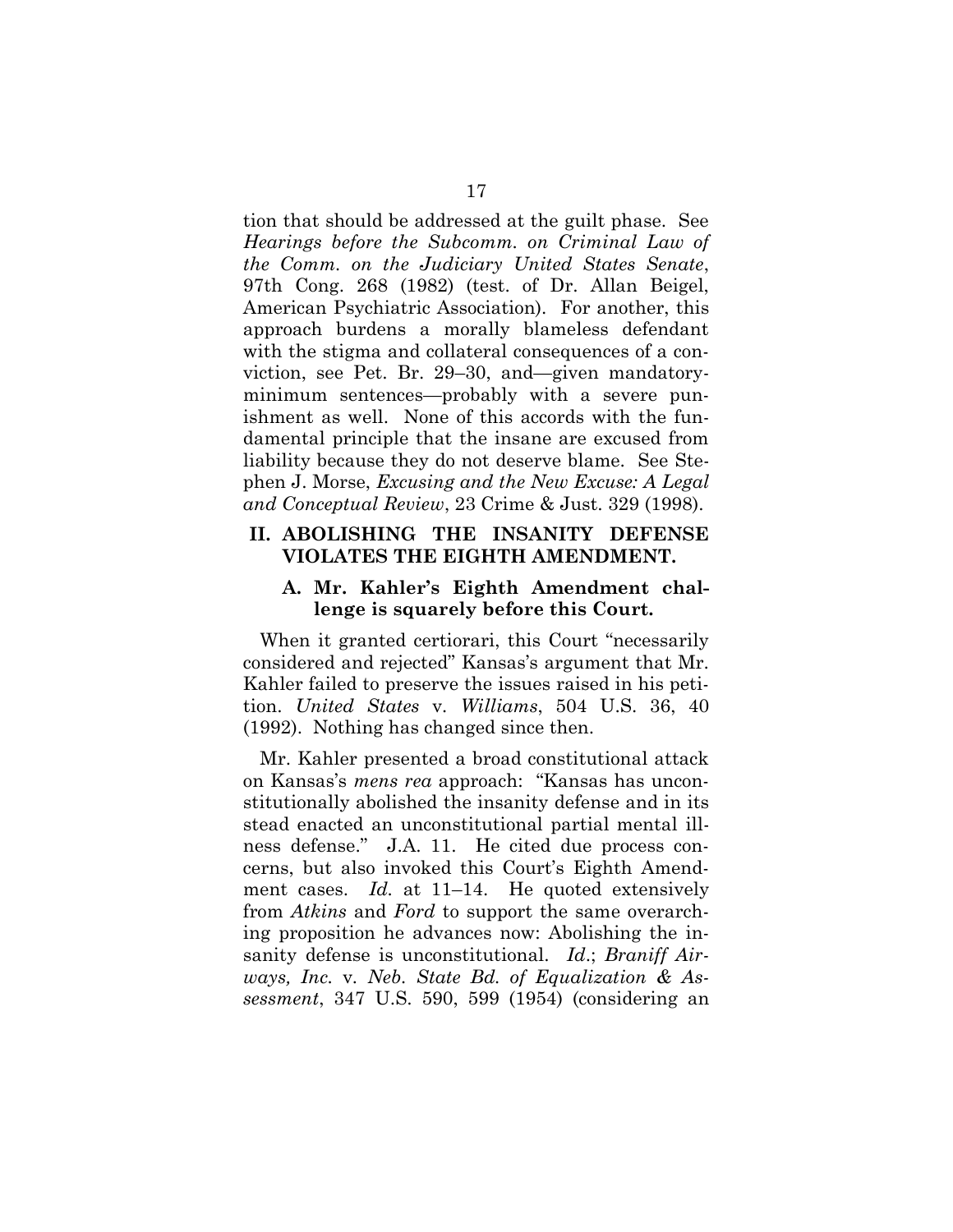issue "sufficiently presented" even though it was "inexplicit"). His additional argument that "the death penalty is categorically disproportionate for defendants with a severe mental illness" (Issue VIII) did not somehow narrow his broader argument that it is "unconstitutional to abrogate the insanity defense" (Issue IV). Cert. Reply Add. 18–19. His outline of the "historical insanity defense" applied equally to both. *Id.*

Mr. Kahler raised "the same arguments" the Kansas Supreme Court also passed on in *Bethel*—which explicitly resolved Fourteenth and Eighth Amendment challenges to abolition of the insanity defense in a non-capital case. J.A. 243–44; *Bethel*, 66 P.3d at 851–52; see also J.A. 270–71. And when the court concluded that his sentence was not cruel and unusual, it necessarily determined that his conviction was not either. See *New York ex rel. Bryant* v. *Zimmerman*, 278 U.S. 63, 67 (1928) ("If the necessary effect of the judgment is to deny the claim, that is enough.").

#### **B. Abolishing the insanity defense is a cruel and unusual innovation in punishment.**

Kansas's assertion that a conviction cannot be punishment conflicts with *Robinson* v*. California*, 370 U.S. 660 (1962), and with historical sources establishing that any assignment of guilt to an insane person is a disproportionate departure from longstanding punitive practice. Before and at the Founding, "lunaticks" were not considered culpable at all. Convicting someone whose mental illness renders him blameless is therefore an innovation that falls within the original meaning of the phrase "cruel and unusual punishment." Stinneford *Amicus* Br. 2, 24–28; Pet. Br. 30–32.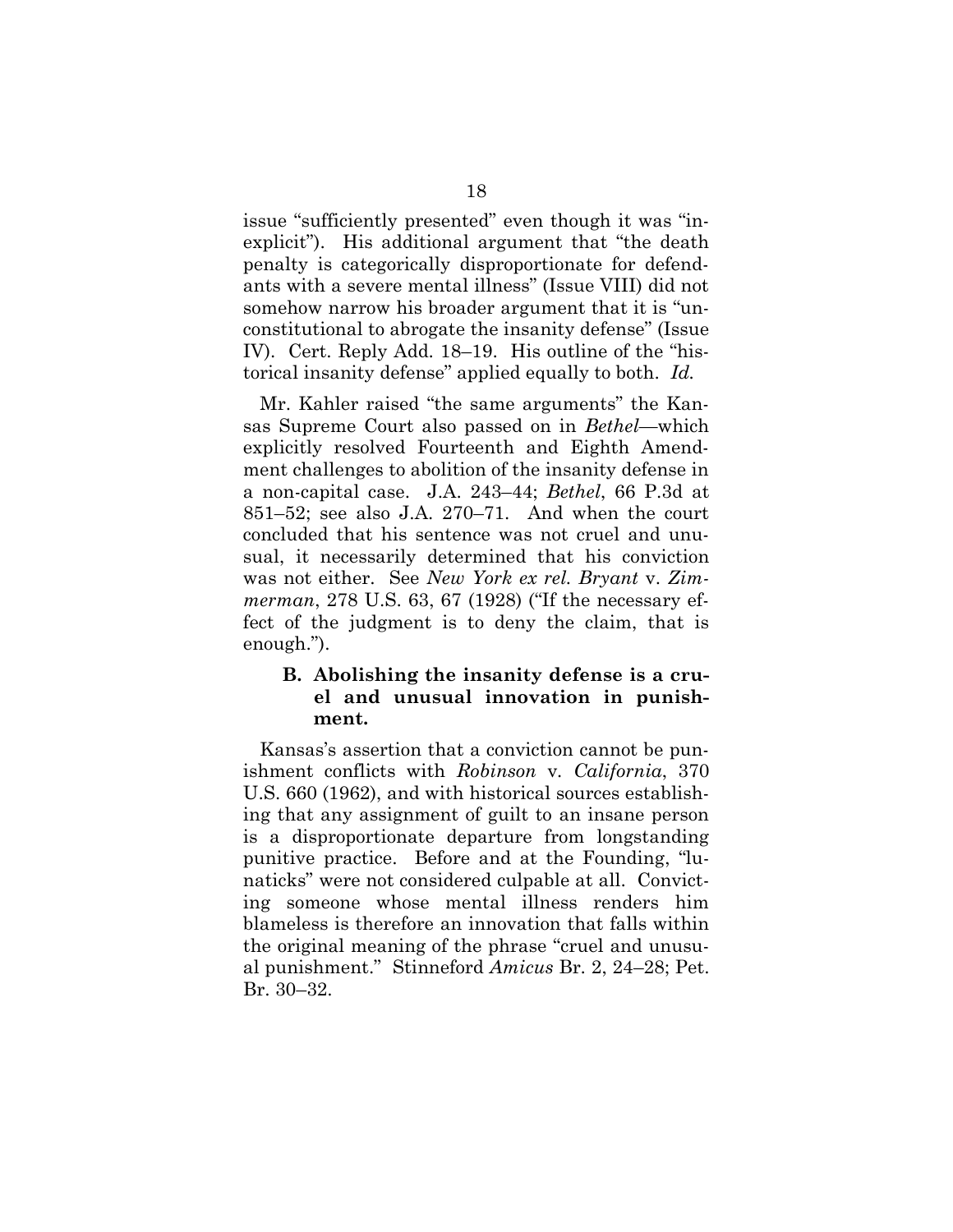Kansas's "*mens rea* approach" also serves no penological purpose. Kansas says that its regime furthers retribution because a criminal sentence will help the defendant "recognize at last the gravity of his crime." Resp. Br. 49–50. This claim ignores that insane defendants *by definition* cannot understand the gravity of their actions, and thus lack the "personal culpability" that is the "heart of the retribution rationale." *Tison* v. *Arizona*, 481 U.S. 137, 149 (1987). Kansas's claim about deterrence similarly overlooks that the insane do not follow a rational thought process that might enable them to avoid punishment by calculated choice. See *Kansas* v*. Hendricks*, 521 U.S. 346, 362– 63 (1997); Philosophy Profs. *Amicus* Br. 7–8. That is true even where they can form sufficient intent to act "voluntarily." See Am. Psych. Ass'n *Amicus* Br. 25– 30. As for incapacitation, Kansas's argument that it is hard to tell when an insane person is no longer dangerous merely underscores that any incapacitation goals served by criminal punishment are better served by civil commitment, where confinement can be tailored to the defendant's ongoing needs and risks. And Kansas's attempt to show a rehabilitative purpose ignores the reality of mental healthcare in prison and the rehabilitative benefits of dedicated treatment facilities. See Pet. Br. 35–36; ACLU *Amicus* Br. 11–14.

Nor does Kansas rebut Mr. Kahler's showing that its approach is categorically disproportionate. Instead, it argues that the *mens rea* approach comports with evolving standards of decency because it treats the mental ill "[l]ike everyone else." Resp. Br. 53–54. But that is the problem. The Eighth Amendment requires the state to treat someone "who has 'lost his sanity'" *differently* from everyone else. *E.g.*, *Madison*  v*. Alabama*, 139 S. Ct. 718, 722 (2019). And with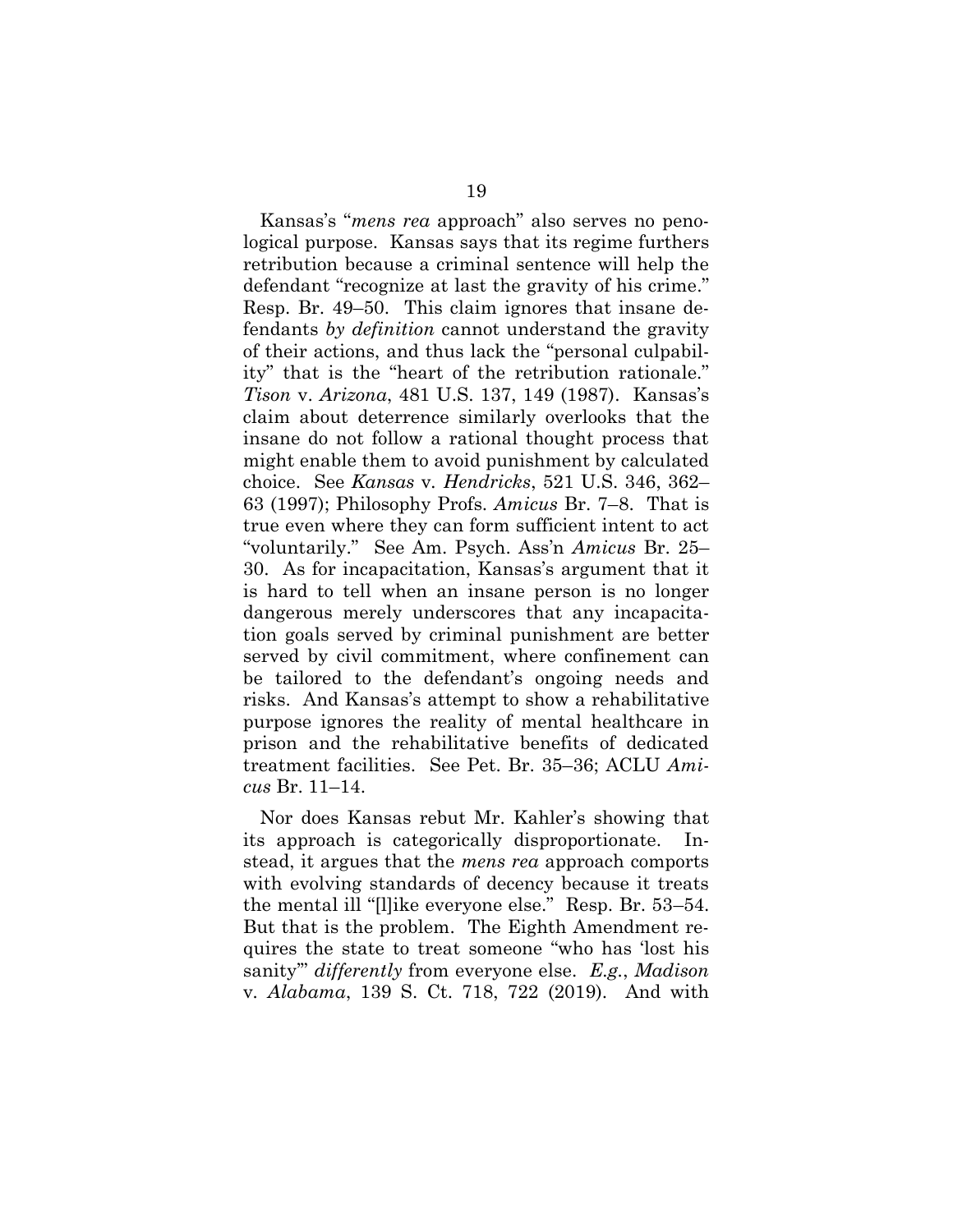good reason. The law has long recognized that the insane are *not* like everyone else, because—even when they can act intentionally—they cannot rationally choose between doing good and doing ill. See Philosophy Profs. *Amicus* Br. 6–12; Criminal & Mental Health Law Profs. *Amicus* Br. 5–8. Kansas has thus discarded a centuries-old tool for assessing blame, and as a result imposes categorically disproportionate punishment.

### **III. KANSAS'S CONSTITUTIONAL VIOLATION WAS NOT HARMLESS BEYOND A REA-SONABLE DOUBT.**

Kansas fails to show that its constitutional violation was harmless beyond a reasonable doubt. Resp. Br. 55–57.

There is evidence that Mr. Kahler was incapable of meaningful moral decisionmaking with respect to his actions. Dr. Peterson explained that Mr. Kahler regarded his family not as people, but as objects on which to project blame for his life's collapse. In his dissociated fog, "virtual[ly] all blame" for "harm[ing] him" lay on his family, and Mr. Kahler himself was "blameless." J.A. 87, 89; see also *id.* at 44, 80, 87, 89, 97, 99. Dr. Peterson's offhand notation on "[d]iminished [c]apacity" versus "NGRI" is immaterial. *Contra* Resp. Br. 55. Those concepts—which are legal conclusions, not medical diagnoses—had not existed in Kansas law for years.

To the extent there is not more record evidence on this point, that is Kansas's fault; it prohibits any mental-illness evidence unrelated to *mens rea*. The state nevertheless claims that Mr. Kahler had to proffer such evidence—relying on a statute requiring an evidentiary proffer to preserve claims of "erroneous exclusion of evidence." Resp. Br. 56; Kan. Stat.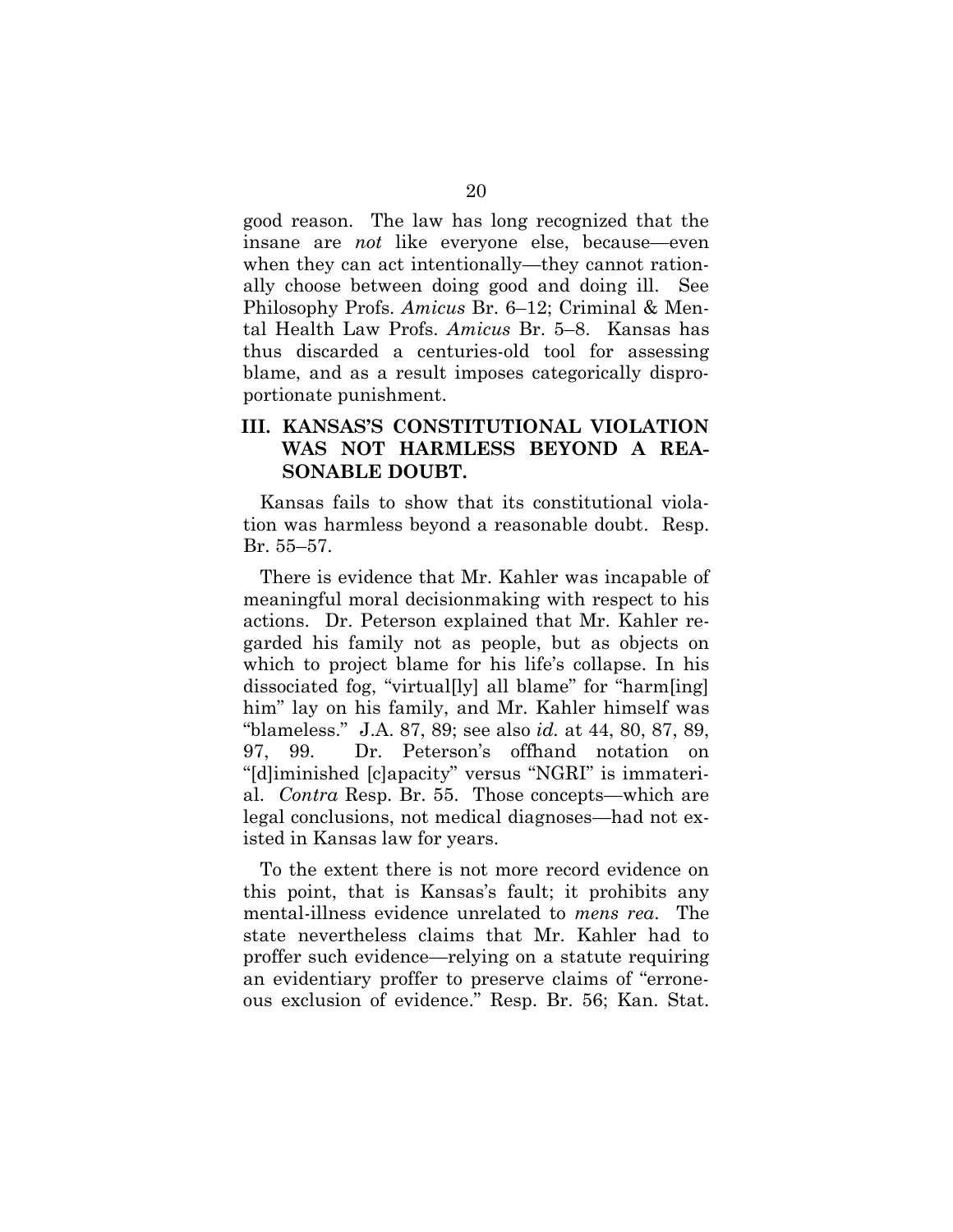Ann. § 60-405. That rule did not obligate Mr. Kahler to develop and proffer evidence barred by a 15-yearold statute the state high court had already upheld against a constitutional challenge. *Bethel*, 66 P.3d at 851–52. And under a different rule, he could have explored the interplay between his serious depressive state and his pre-existing personality disorders to show that he could not appreciate the wrongfulness of his actions. See Pet. Br. 6, 9–11; J.A. 76–79 (Dr. Peterson suggesting additional "important areas for inquiry" and "retest[ing]"). Likewise, the United States is wrong to say (at 28) that Mr. Kahler never claimed such incapacity. See J.A. 13 (Mr. Kahler did not act with "moral culpability" because of his disabilities in "reasoning" and "judgment").

Under these circumstances, barring the jury from considering Mr. Kahler's moral capacity at the guilt phase was not harmless. This is not mere instructional error on "uncontroverted" evidence. Cf*. Neder*  v. *United States*, 527 U.S. 1, 18 (1999). Although the jury heard considerable and conflicting evidence on Mr. Kahler's mental state, the presentation would have been very different under a constitutional regime. And the jury lacked an adequate instructional lens through which to examine the evidence it did hear. In short, both the evidence and the instructions at the guilt phase would have been very different. There is no basis to conclude beyond a reasonable doubt that the jury would have convicted Mr. Kahler no matter what.

That the jury could consider culpability at the penalty phase does not carry the state's burden to prove harmlessness. During the penalty phase, the jurors considered mental illness and culpability along with a host of other, unrelated mitigating circumstances. J.A. 194–96. And while the jurors were told to "con-